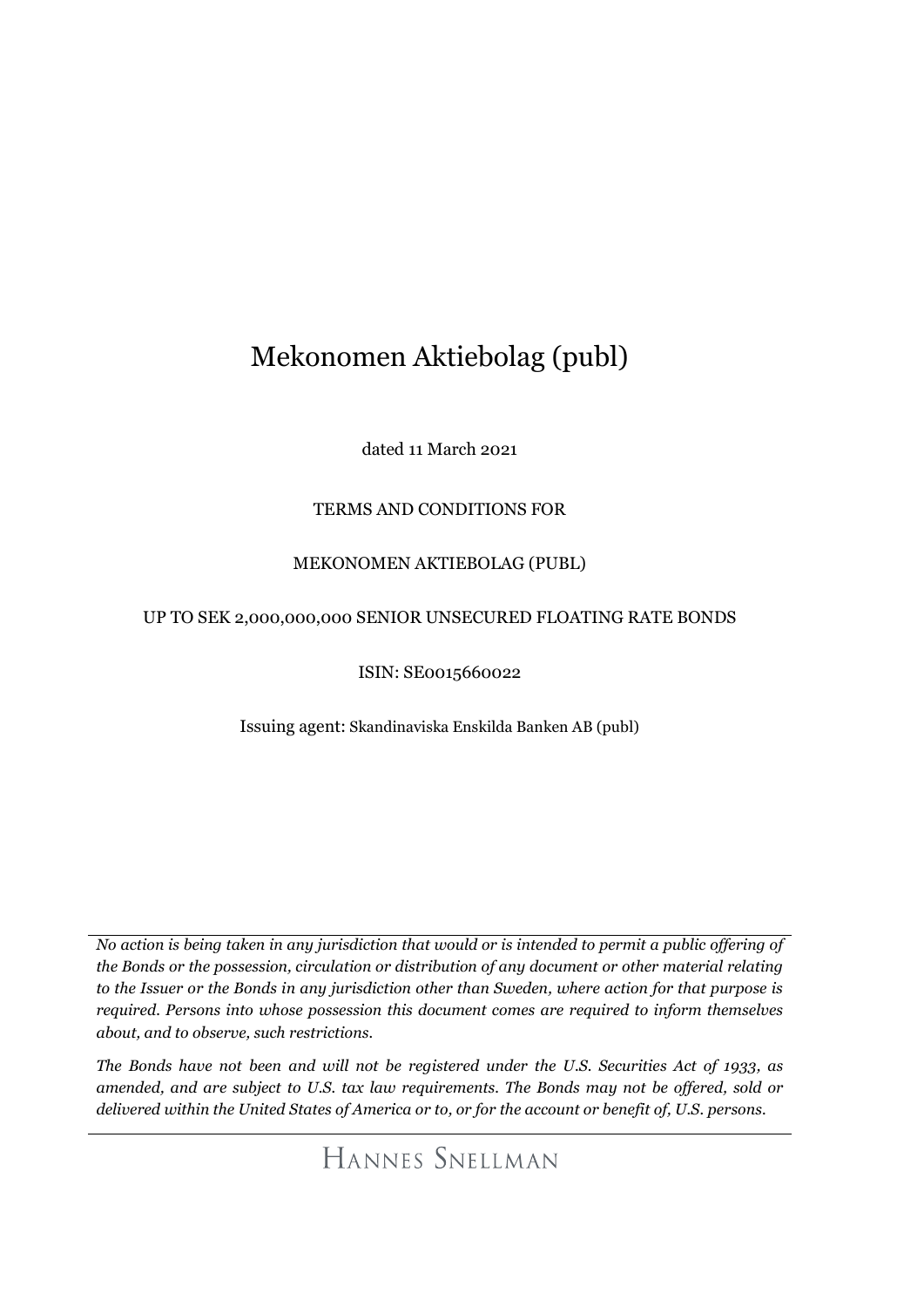#### **PRIVACY NOTICE**

The Issuer, the Issuing Agent and the Agent may collect and process personal data relating to the Bondholders, the Bondholders' representatives or agents, and other persons nominated to act on behalf of the Bondholders pursuant to the Finance Documents (name, contact details and, when relevant, holding of Bonds). The personal data relating to the Bondholders is primarily collected from the registry kept by the CSD. The personal data relating to other persons is primarily collected directly from such persons.

The personal data collected will be processed by the Issuer, the Issuing Agent and the Agent for the following purposes:

- (a) to exercise their respective rights and fulfil their respective obligations under the Finance Documents;
- (b) to manage the administration of the Bonds and payments under the Bonds;
- (c) to enable the Bondholders to exercise their rights under the Finance Documents; and
- (d) to comply with their obligations under applicable laws and regulations.

The processing of personal data by the Issuer, the Issuing Agent and the Agent in relation to items (a) - (c) is based on their legitimate interest to exercise their respective rights and to fulfil their respective obligations under the Finance Documents. In relation to item (d), the processing is based on the fact that such processing is necessary for compliance with a legal obligation incumbent on the Issuer, the Issuing Agent or Agent, respectively. Unless otherwise required or permitted by law, the personal data collected will not be kept longer than necessary given the purpose of the processing.

Personal data collected may be shared with third parties, such as the CSD, when necessary to fulfil the purpose for which such data is processed.

Subject to any legal preconditions, the applicability of which have to be assessed in each individual case, data subjects have the rights as follows. Data subjects have right to get access to their personal data and may request the same in writing at the address of the Issuer, the Issuing Agent and the Agent, respectively. In addition, data subjects have the right to (i) request that personal data is rectified or erased, (ii) object to specific processing, (iii) request that the processing be restricted and (iv) receive personal data provided by themselves in machinereadable format. Data subjects are also entitled to lodge complaints with the relevant supervisory authority if dissatisfied with the processing carried out.

The Issuer's and the Agent's addresses, and the contact details for their respective Data Protection Officers (if applicable), are found on their websites www.mekonomen.com and www.nordictrustee.com.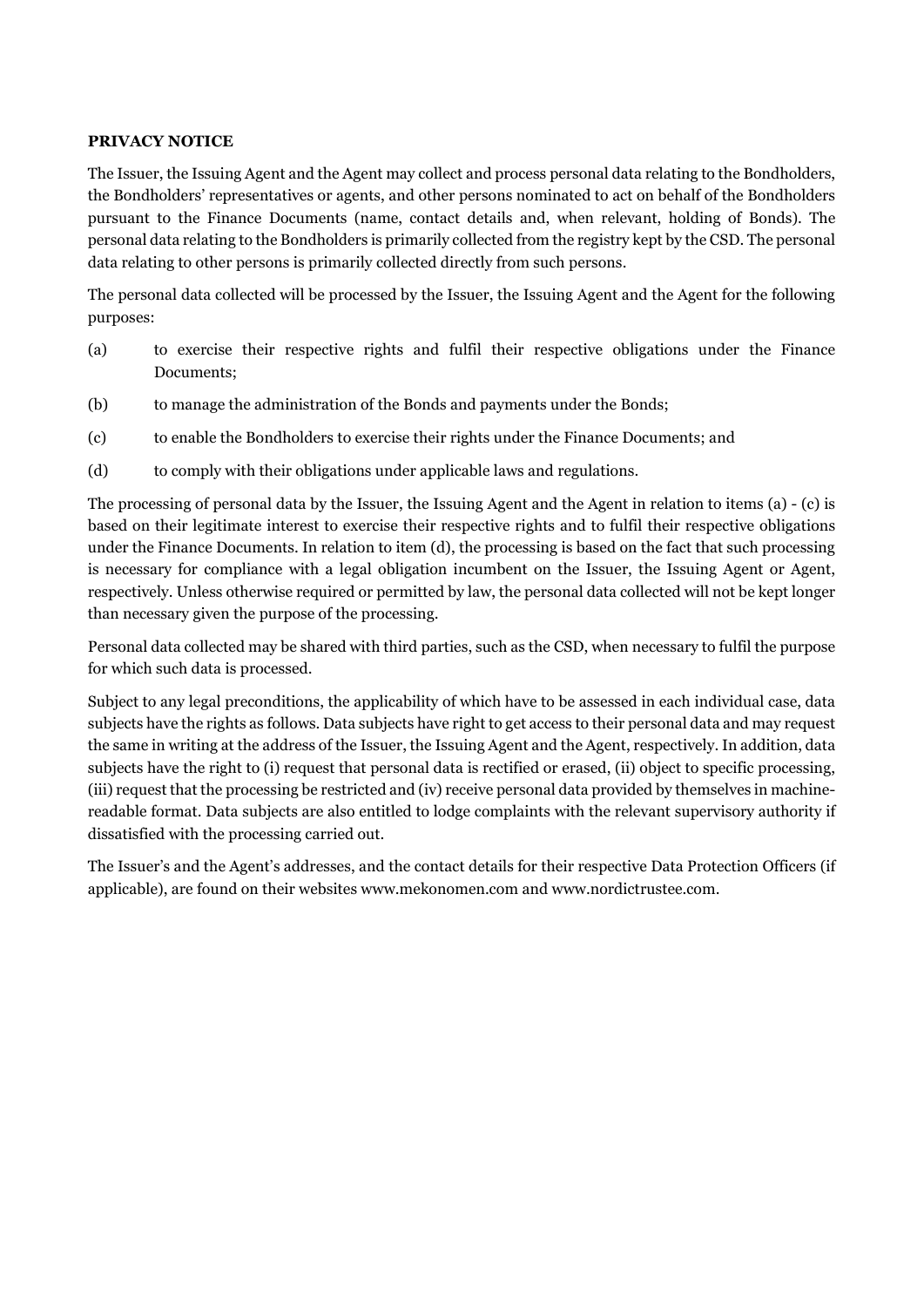# **Table of Contents**

| $\mathbf{1}$     |  |
|------------------|--|
| $\boldsymbol{2}$ |  |
| 3                |  |
| 4                |  |
| 5                |  |
| 6                |  |
| 7                |  |
| 8                |  |
| 9                |  |
| 10               |  |
| 11               |  |
| 12               |  |
| 13               |  |
| 14               |  |
| 15               |  |
| 16               |  |
| 17               |  |
| 18               |  |
| 19               |  |
| 20               |  |
| 21               |  |
| 22               |  |
| 23               |  |
| 24               |  |
| 25               |  |
| 26               |  |
|                  |  |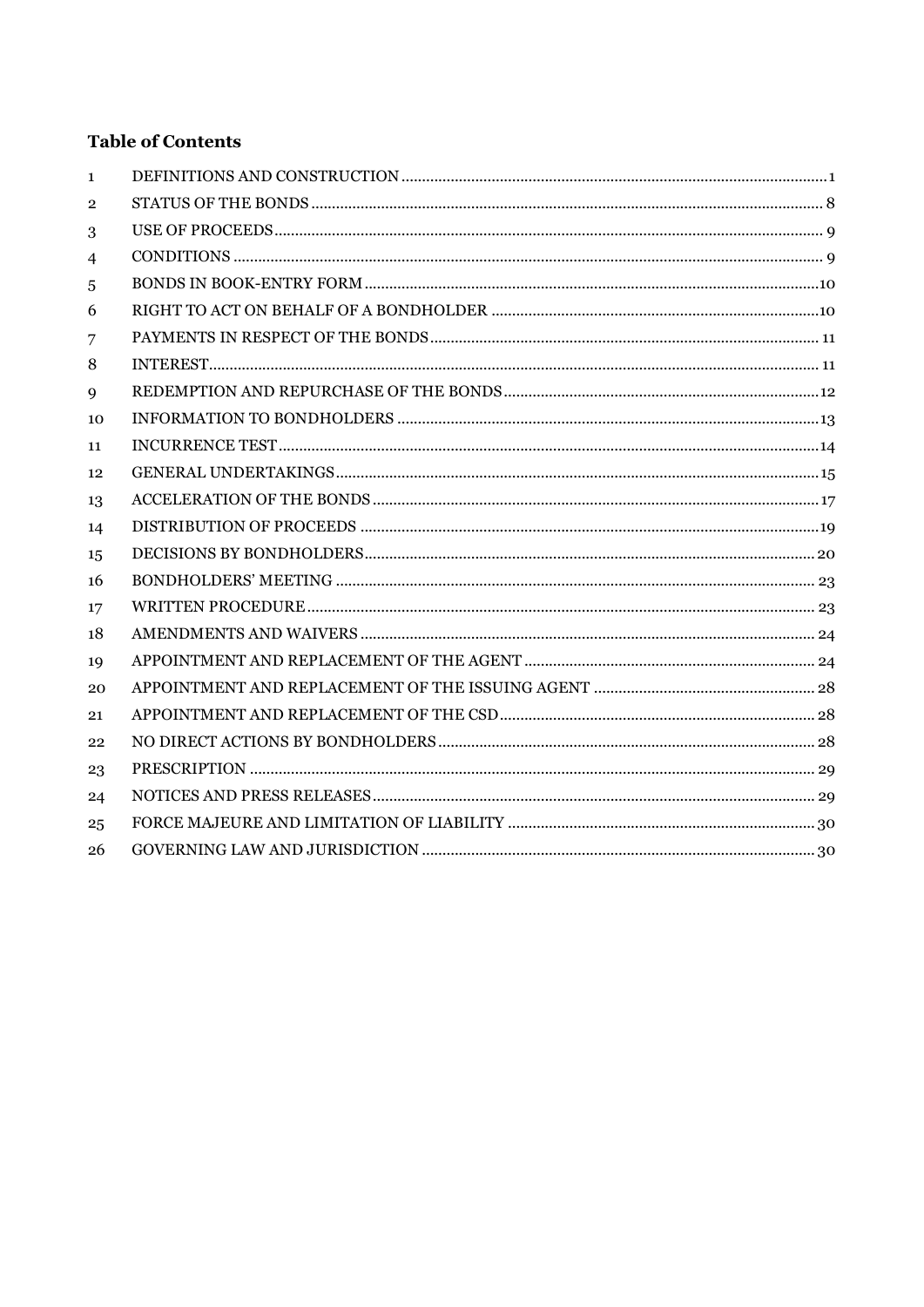#### <span id="page-3-0"></span>**1 DEFINITIONS AND CONSTRUCTION**

#### **1.1 Definitions**

In these terms and conditions (the "**Terms and Conditions"):** 

"**Account Operator"** means a bank or other party duly authorised to operate as an account operator pursuant to the Financial Instruments Accounts Act and through which a Bondholder has opened a Securities Account in respect of its Bonds.

"**Accounting Principles"** means the international financial reporting standards (IFRS) within the meaning of Regulation 1606/2002/EC.

"**Adjusted Nominal Amount"** means the Total Nominal Amount less the aggregate Nominal Amount of all Bonds owned by a Group Company, irrespective of whether such person is directly registered as owner of such Bonds.

"**Affiliates"** means (i) an entity controlling or under common control with the Issuer, other than a Group Company, and (ii) any other person or entity owning any Bonds (irrespective of whether such person is directly registered as owner of such Bonds) that has undertaken towards a Group Company or an entity referred to in item (i) to vote for such Bonds in accordance with the instructions given by a Group Company or an entity referred to in item (i). For the purposes of this definition, "control" means the possession, directly or indirectly, of the power to direct or cause the direction of the management or policies of an entity, whether through ownership of voting securities, by agreement or otherwise.

"**Agency Agreement"** means the agency agreement entered into on or before the First Issue Date, between the Issuer and the Agent, or any replacement agency agreement entered into after the First Issue Date between the Issuer and an agent.

"**Agent"** means Nordic Trustee & Agency AB (publ), Swedish Reg. No. 556882-1879, or another party replacing it, as Agent, in accordance with these Terms and Conditions.

"**Bank Loans**" means any existing or future loan incurred by the Issuer or any Group Company in relation to any reputable bank.

"**Bondholder**" means the person who is registered on a Securities Account as direct registered owner (*direktregistrerad ägare*) or nominee (*förvaltare*) with respect to a Bond.

"**Bondholders' Meeting**" means a meeting among the Bondholders held in accordance with Clause [16](#page-25-0) (*Bondholders' Meeting*).

"**Bond Loan**" means the loan constituted by these Terms and Conditions and evidenced by the Bonds.

"**Bonds**" means debt instruments (*skuldförbindelse*) for the Nominal Amount and of the type set forth in Chapter 1 Section 3 of the Financial Instruments Accounts Act and which are governed by and issued under these Terms and Conditions including the Initial Bonds and any Subsequent Bonds.

"**Business Day**" means a day in Sweden other than a Sunday or other public holiday. Saturdays, Midsummer Eve (*midsommarafton*), Christmas Eve (*julafton*) and New Year's Eve (*nyårsafton*) shall for the purpose of this definition be deemed to be public holidays.

"**Business Day Convention**" means the first following day that is a Business Day unless that day falls in the next calendar month, in which case that date will be the first preceding day that is a Business Day.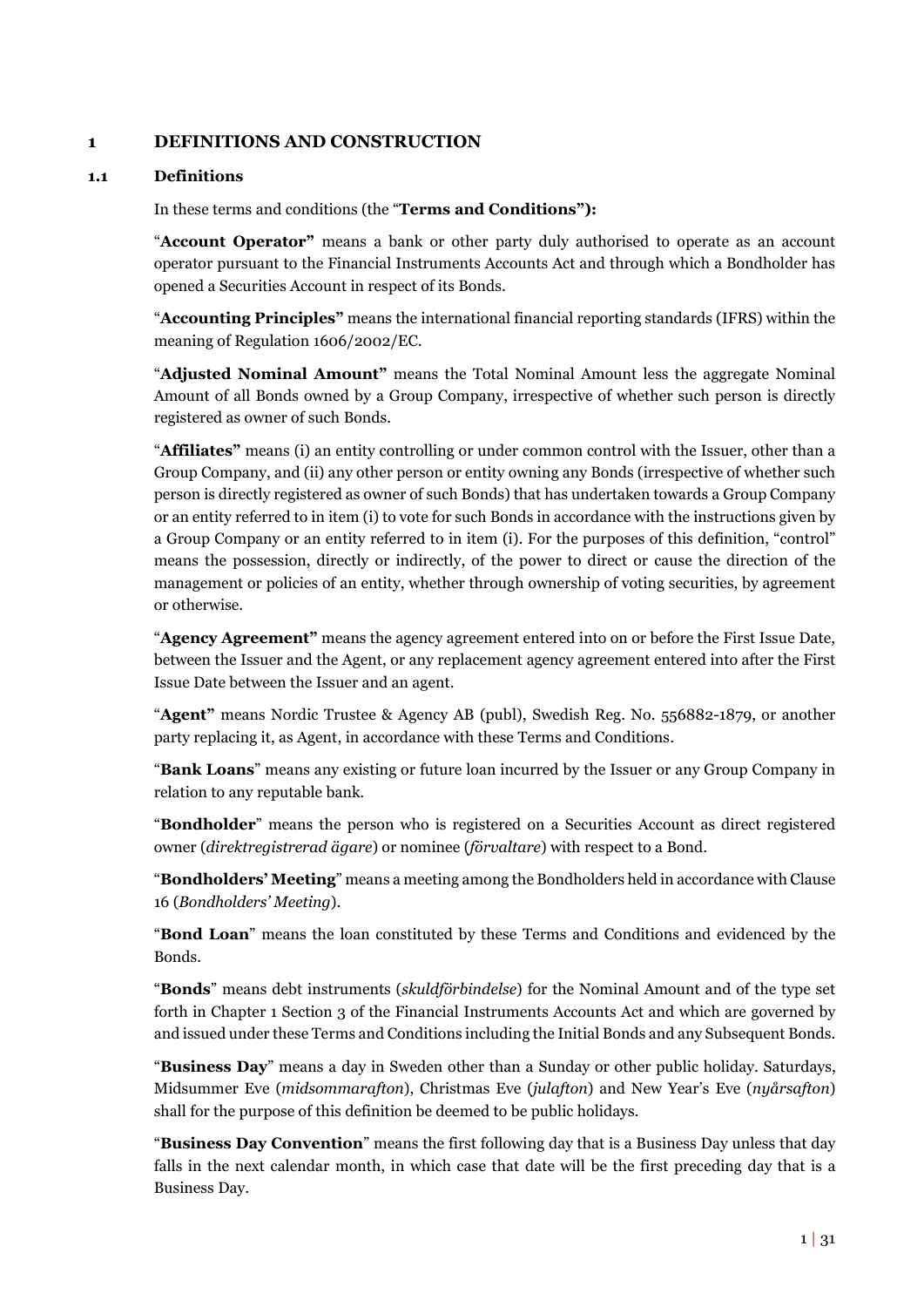"**Cash and Cash Equivalents**" means the cash and cash equivalents as shown in the Financial Report.

"**Change of Control Event**" means, in relation to shares of the Issuer, an event or series of events resulting in one person (or several persons who either (i) are, in respect of individuals, related, (ii) are, in respect of legal entities, members of the same group, or (iii) who act or have agreed to act in concert), in each case, acquiring fifty (50) per cent or more of the shares in the Issuer or otherwise establishing control over fifty (50) per cent. or more of the shares and/or votes in the Issuer.

"**Compliance Certificate**" means a certificate, in form and substance satisfactory to the Agent, signed by the CFO, CEO or an authorized signatory of the Issuer certifying that so far as it is aware no Event of Default is continuing or, if it is aware that such event is continuing, specifying the event and steps, if any, being taken to remedy it, and which shall include a list of each Material Company.

"**CSD**" means the Issuer's central securities depository and registrar in respect of the Bonds, from time to time, initially Euroclear Sweden AB, Swedish Reg. No. 556112-8074, P.O. Box 191, 101 23 Stockholm, Sweden.

"**CSD Rules**" means the CSD's rules and regulations applicable to the Issuer, the Agent and the Bonds from time to time.

"**Debt Register**" means the debt register (*skuldbok*) kept by the CSD in respect of the Bonds in which (i) an owner of Bonds is directly registered or (ii) an owner's holding of Bonds is registered in the name of a nominee.

"**De-listing Event**" means an event that occurs if all or part of the shares in the Issuer cease to be listed on a Regulated Market.

"**EBITDA**" means the consolidated earnings before interest, taxes and depreciation and amortization on tangible and intangible assets of the Group, as shown in the Financial Report;

- (a) **before** taking into account the Restructuring Costs; and
- (b) **deducting** the cost for any Operating Lease.

"**EBITDA to Net Interest Expenses Ratio**" means the ratio of EBITDA to Net Interest Expenses.

"**Event of Default**" means an event or circumstance specified in Clause [13.1.](#page-19-1)

"**Final Maturity Date**" means the date falling five (5) years after the First Issue Date.

"**Finance Documents**" means these Terms and Conditions and any other document designated by the Issuer and the Agent as a Finance Document.

"**Finance Lease**" means any lease or hire purchase contract which would, in accordance with the Accounting Principles (as applied as 31 December 2018), be treated as a finance lease or a capital lease. For the avoidance of doubt, any type of leases treated as operating leases under the Accounting Principles as applied at such date shall not, regardless of any subsequent changes or amendments of the Accounting Principles, be considered as a Finance Lease.

"**Financial Indebtedness**" means any indebtedness for or in respect of:

- (a) moneys borrowed (including under any bank financing);
- (b) the amount of any liability under any Finance Lease;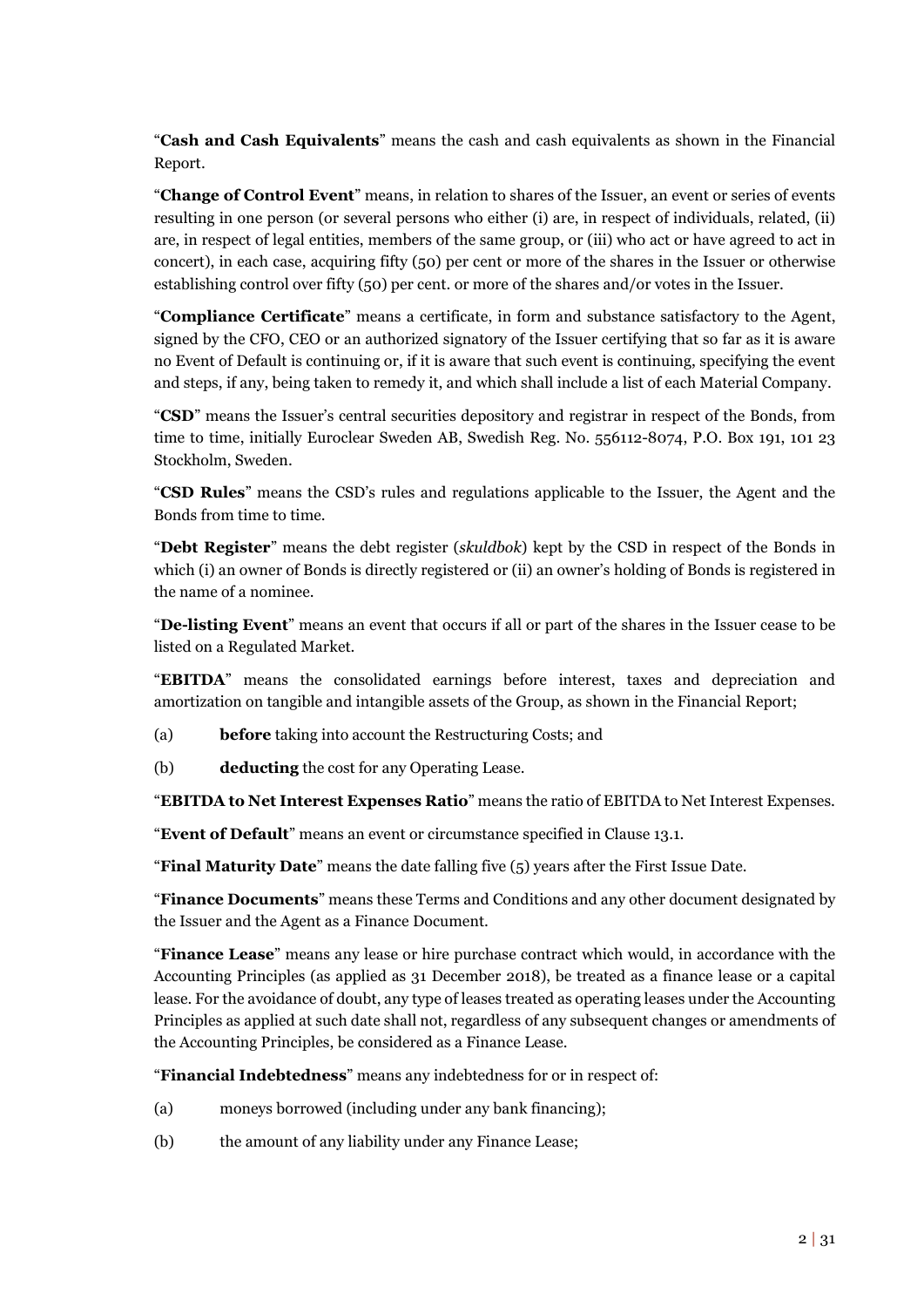- (c) receivables sold or discounted (other than on a non-recourse basis, provided that the requirements for de-recognition under the Accounting Principles are met);
- (d) any other transaction (including the obligation to pay deferred purchase price) having the commercial effect of a borrowing or otherwise being classified as borrowing under the Accounting Principles;
- (e) the marked-to-market value of derivative transactions entered into in connection with protection against, or in order to benefit from, the fluctuation in any rate or price (if any actual amount is due as a result of a termination or a close-out, such amount shall be used instead);
- (f) counter-indemnity obligations in respect of guarantees or other instruments issued by a bank or financial institution; and
- (g) without double-counting, liabilities under guarantees or indemnities for any of the obligations referred to in paragraphs (a) to (f) above.

"**Financial Instruments Accounts Act**" means the Swedish Financial Instruments Accounts Act (*lag (1998:1479) om värdepapperscentraler och kontoföring av finansiella instrument*).

"**Financial Report**" means the Group's annual audited financial statements and quarterly interim unaudited reports which shall be prepared in accordance with international financial reporting standards (IFRS) within the meaning of Regulation 1606/2002/EC.

"**First Issue Date**" means 18 March 2021.

"**Force Majeure Event**" has the meaning set forth in Clause [25.1.](#page-32-2)

"**Group**" means the Issuer and its Subsidiaries from time to time (each a "**Group Company**").

"**Initial Bonds**" means the Bonds issued on the First Issue Date.

"**Insolvent**" means, in respect of a relevant person, that it is deemed to be insolvent, or admits inability to pay its debts as they fall due, in each case within the meaning of Chapter 2, Sections 7-9 of the Swedish Bankruptcy Act (*konkurslagen (1987:672)*) (or its equivalent in any other relevant jurisdiction).

"**Interest**" means the interest on the Bonds calculated in accordance with Clauses [8.1](#page-13-2) t[o 8.3.](#page-13-3)

"**Interest Payment Date**" means 18 March, 18 June, 18 September and 18 December of each year or, to the extent such day is not a Business Day, the Business Day following from an application of the Business Day Convention. The first Interest Payment Date for the Bonds shall be 18 June 2021 and the last Interest Payment Date shall be the relevant Redemption Date.

"**Interest Period**" means (i) in respect of the first Interest Period, the period from (but excluding) the First Issue Date to (and including) the first Interest Payment Date, and (ii) in respect of subsequent Interest Periods, the period from (but excluding) an Interest Payment Date to (and including) the next succeeding Interest Payment Date (or a shorter period if relevant) in each case not taking into account the Business Day Convention.

"**Interest Rate**" means STIBOR (3 months) plus 2.5 per cent. per annum. For the avoidance of doubt, if the Interest Rate is below zero then the Interest Rate will be deemed to be zero.

"**Issue Date**" means the First Issue Date or any subsequent date when issuance of subsequent Bonds take place.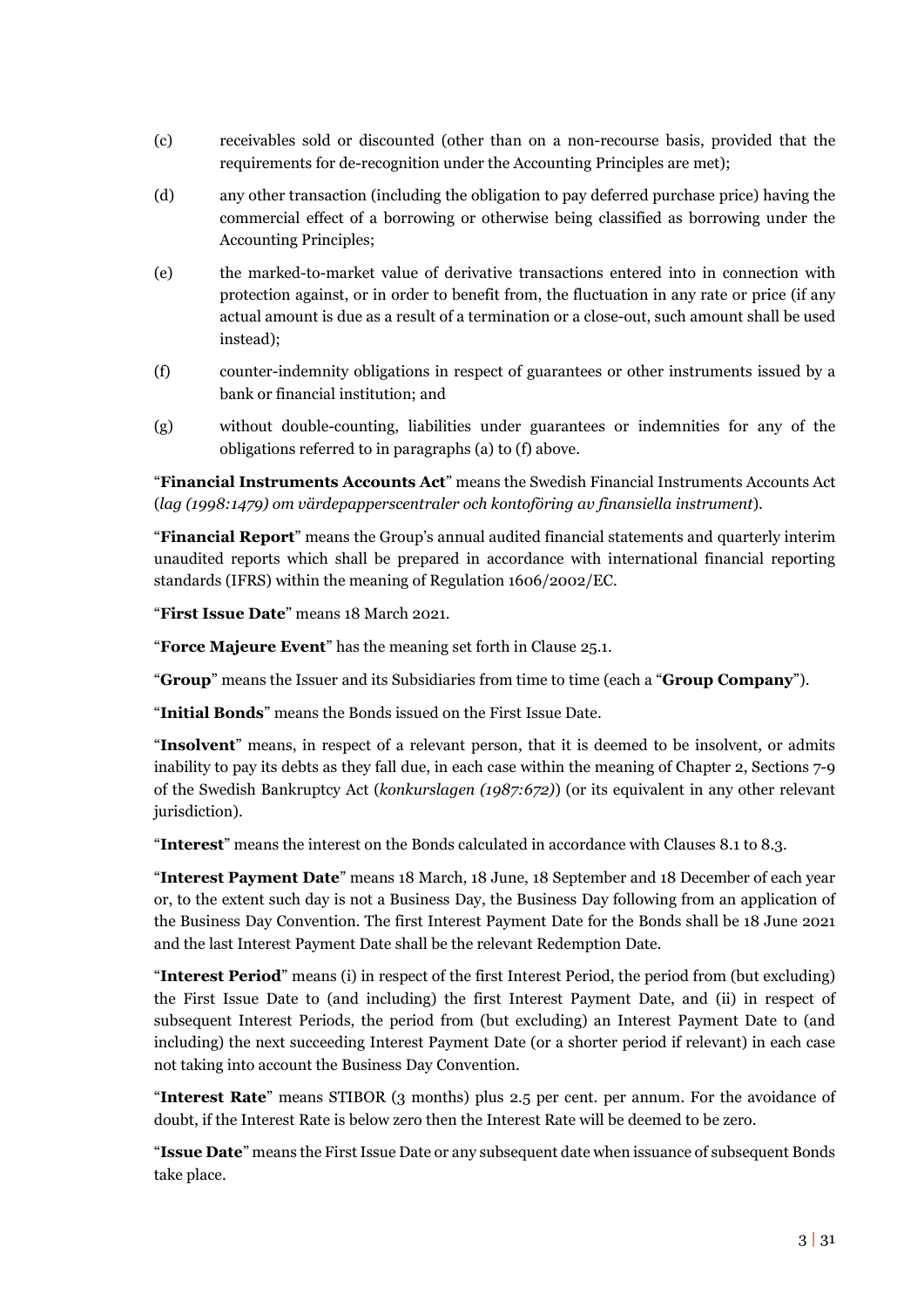"**Issuer**" means Mekonomen AB (publ), a public limited liability company incorporated under the laws of Sweden with Reg. No. 556392-1971.

"**Issuing Agent**" means Skandinaviska Enskilda Banken AB (publ) or another party replacing it, as Issuing Agent, in accordance with these Terms and Conditions.

"**Listing Failure Event**" means (i) that the Initial Bonds are not admitted to trading on a Regulated Market within sixty (60) days following the First Issue Date, or (ii) that any Subsequent Bonds are not admitted to trading on a Regulated Market within sixty (60) days following their Issue Date, and (iii) in the case of a successful admission, that a period of sixty (60) days has elapsed since the Bonds ceased to be admitted to trading on a Regulated Market.

"**Market Loans**" means bonds, notes or other debt securities (however defined), which are or are intended to be quoted, listed, traded or otherwise admitted to trading on a Regulated Market, multilateral trading facility or an organised trading facility (each as defined in Directive 2014/65/EU on markets in financial instruments) .

"**Material Adverse Effect**" means a material adverse effect on (a) the business, financial condition or operations of the Group taken as a whole, (b) the Issuer's ability to perform and comply with its obligations under the Finance Documents, or (c) the validity or enforceability of the Finance Documents.

"**Material Company**" means the Issuer and each member of the Group:

- (a) which together with its Subsidiaries on a consolidated basis, has a turnover representing six (6) per cent. or more of the consolidated turnover of the Group; and/or
- (b) which together with its Subsidiaries on a consolidated basis, has gross assets representing six (6) per cent. or more of the consolidated gross assets of the Group,

in each case as according to the latest Financial Report.

"**Net Debt**" means (i) the consolidated interest-bearing debt of the Group as shown in the Financial Report (excluding pension liabilities, Operating Lease, liabilities under Finance Leases, liabilities under hedging arrangements and subordinated debt), less (ii) Cash and Cash Equivalents.

"**Net Debt to EBITDA Ratio**" means the ratio of Net Debt to EBITDA.

"**Net Interest Expenses**" means the consolidated interest expenses minus interest income of the Group excluding any capitalized interest as shown in the Financial Report (deducting any costs for any Operating Leases).

"**Net Proceeds**" means the gross proceeds from the offering of the relevant Bonds, minus (i) in respect of the Initial Bonds, the costs incurred by the Issuer in conjunction with the issuance thereof and (ii) in respect of any Subsequent Bonds, the costs incurred by the Issuer in conjunction with the issuance thereof.

"**Nominal Amount**" has the meaning set forth in Clause [2.3.](#page-10-1)

"**Operating Lease**" means any lease which is not a Finance Lease.

"**Permitted Debt**" means any Financial Indebtedness:

- (a) incurred under the Finance Documents;
- (b) incurred under a SEK 100,000,000 and EUR 405,000,000 Term Loan Facilities Agreement originally dated 28 August 2018, as amended by amendment requests dated 26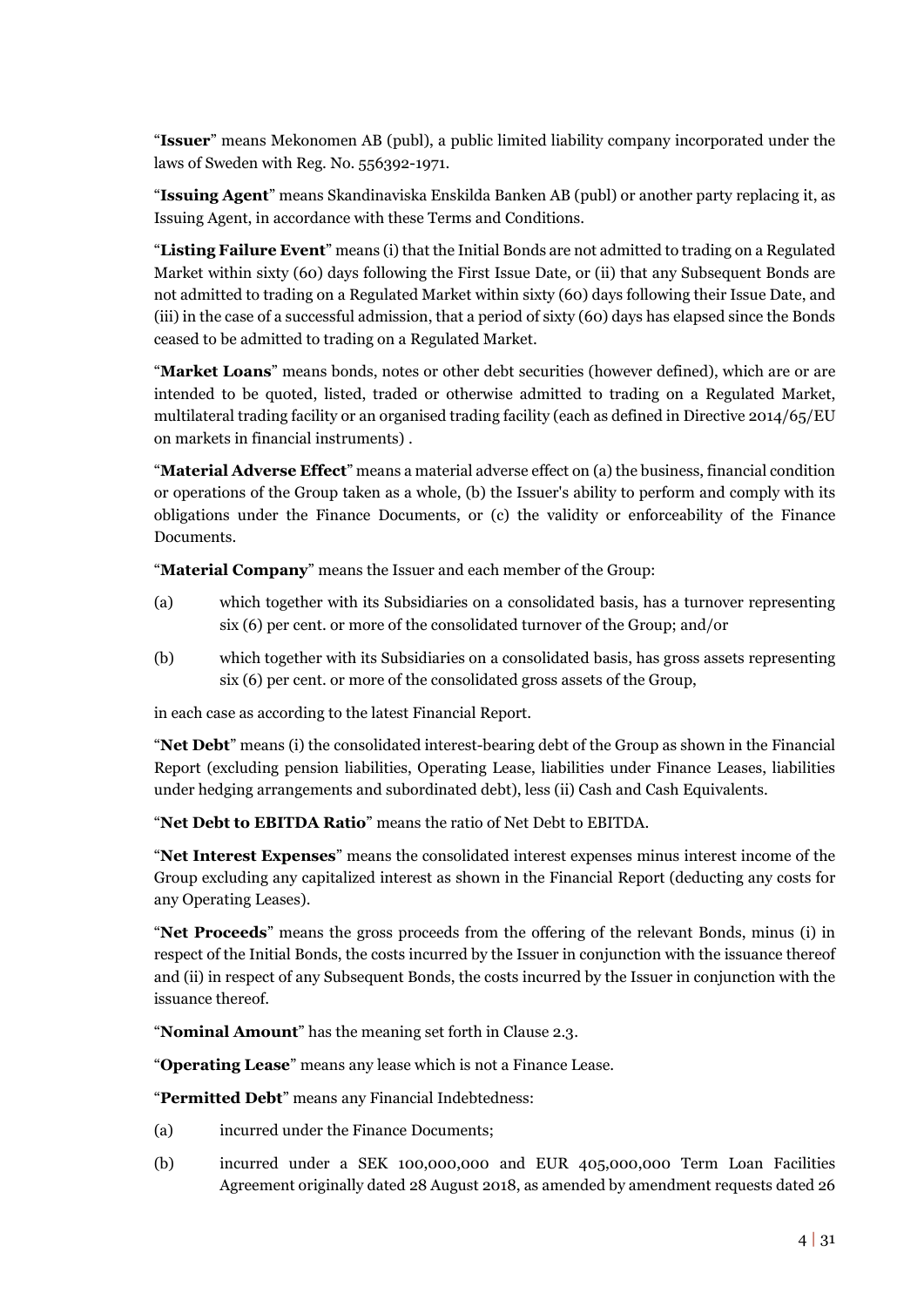March 2020, 30 June 2020 and on or about the First Issue Date, between the Issuer and a number of Nordic banks or any new facilities refinancing such Financial Indebtedness;

- (c) until five (5) Business Days following the First Issue Date, incurred under a SEK 1,650,000,000 Term and Revolving Facilities Agreement originally dated 12 June 2017, as amended by an amendment agreement dated 28 August 2018 and amendment requests dated 5 February 2019, 26 March 2020 and 30 June 2020, between the Issuer and a number of Nordic banks (the "**TRF Agreement**") ;
- (d) incurred under any working capital facilities (including inter alia overdrafts and revolving credit facilities) with the Issuer as borrower in an aggregate amount not at any time exceeding SEK 1,320,000,000 (or its equivalent in other currencies);
- (e) incurred under a SEK 1,000,000,000 (or its equivalent in other currencies) accordion facility with the Issuer as borrower in connection with agreements entered into under (d) above;
- (f) debt subordinated to the obligations of the Issuer under these Terms and Conditions and under the Agency Agreement;
- (g) related to any agreements under which a Group Company leases office space (Sw. kontorshyresavtal) or other premises provided that such Financial Indebtedness is incurred in the ordinary course of such Group Company's business;
- (h) of the Group incurred pursuant to any Finance Lease;
- (i) owed by a Group Company to another Group Company;
- (j) arising under (i) a derivative transaction entered into by a Group Company in connection with protection against or benefit from fluctuation in any currency, rate or price where such exposure arises in the ordinary course of business or in respect of payments to be made under these Terms and Conditions or (ii) any interest rate hedging transactions in respect of payments to be made under any Permitted Debt, but not any transaction for investment or speculative purposes;
- (k) incurred as a result of any Group Company acquiring another entity and which is due to that such acquired entity holds Financial Indebtedness, provided that the Incurrence Test is met, calculated pro forma including the acquired entity in question, and such Financial Indebtedness is unwound within a clean-up period of six (6) calendar months from completion of the relevant acquisition;
- (l) incurred by the Issuer if such Financial Indebtedness (i) meets the Incurrence Test and (ii) ranks pari passu with or is subordinated to the obligations of the Issuer under these Terms and Conditions and under the Agency Agreement;
- (m) incurred in connection with the redemption of the Bonds in order to fully refinance the Bonds;
- (n) guarantees issued by a Group Company for the obligations of a third party incurred in the ordinary course of business in an aggregate amount not exceeding SEK 100,000,000 (or its equivalent in other currencies);
- (o) of the Group under any tax or pensions liabilities incurred in the ordinary course of business if such tax or pension liabilities would be regarded as Financial Indebtedness; and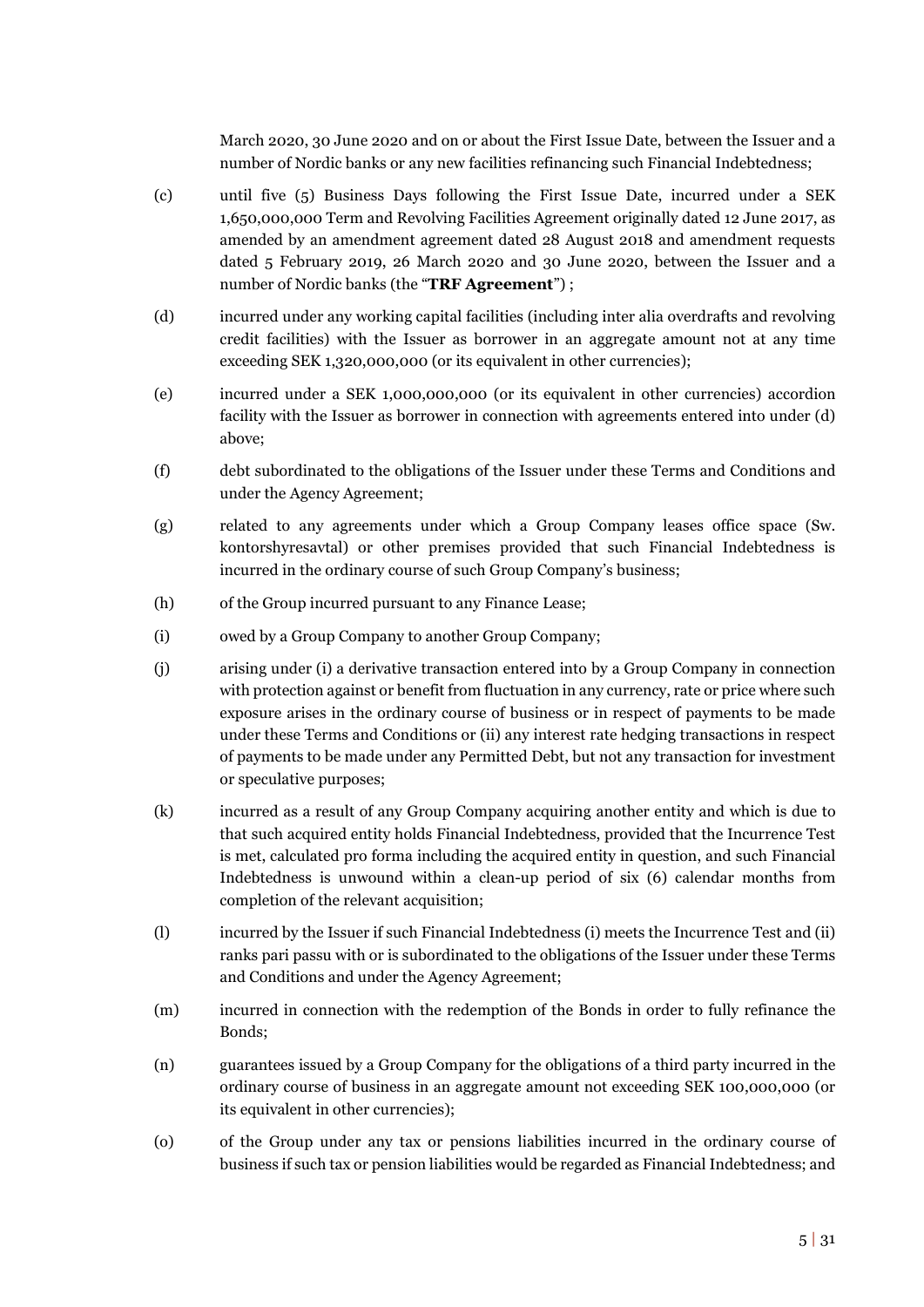(p) not permitted by paragraphs (a) to (o) above incurred in the ordinary course of the Group's business and in an aggregate amount not at any time exceeding SEK 150,000,000 (or its equivalent in other currencies).

"**Permitted Security**" means any guarantee or Security:

- (a) arising by operation of law (including collateral or retention of title arrangements, conditional sales or hire purchase but, for the avoidance of doubt, not including guarantees or security in respect of any monies borrowed or raised);
- (b) any netting or set-off arrangement entered into by any Group Company in the ordinary course of its banking arrangements or non-speculative hedging;
- (c) over any assets acquired or granted by any entity becoming a Group Company following the First Issue Date provided that such Security or guarantee is not created or increased due to such acquisition or transaction and is discharge within six (6) months from the acquisition or that entity becoming a Group Company;
- (d) provided in relation to any lease agreement (*hyresavtal*) entered into by a Group Company in the ordinary course of business or in relation to any tax or custom authorities;
- (e) comprising counter-indemnity obligations under any bank guarantees or letters of credit issued by a bank or financial institution and drawings under any such bank guarantees or letters of credit, which in each case is provided in the ordinary course of business in relation to customers, other business partners, governmental bodies or authorities on terms and conditions customary for counter-indemnity obligations;
- (f) comprising bank guarantees in relation to undertakings incurred in any Group Company's ordinary course of business;
- (g) comprising parent company guarantees in relation to Subsidiary undertakings; and
- (h) other than as permitted under paragraphs (a)-(g) above securing indebtedness the principal amount of which in aggregate does not exceed SEK 150,000,000 (or its equivalent in other currencies).

"**Quotation Day**" means, in relation to any period for which an interest rate is to be determined, two (2) Business Days before the first day of that period.

"**Record Date**" means the fifth (5) Business Day prior to (i) an Interest Payment Date, (ii) a Redemption Date, (iii) a date on which a payment to the Bondholders is to be made under Claus[e 14](#page-21-0) (*Distribution of proceeds),* (iv) the date of a Bondholders' Meeting, or (v) another relevant date, or in each case such other Business Day falling prior to a relevant date if generally applicable on the Swedish bond market.

"**Redemption Date**" means the date on which the relevant Bonds are to be redeemed or repurchased in accordance with Clause [9](#page-14-0) (*Redemption and repurchase of the Bonds*).

"**Refinancing Debt**" means any Financial Indebtedness which refinances existing Financial Indebtedness of the Group, provided that the outstanding nominal amount of such Financial Indebtedness does not increase as a result of the refinancing.

"**Regulated Market**" means any regulated market (as defined in Directive 2014/65/EU on markets in financial instruments and amending Directive 2002/92/EC and Directive 2011/61/EU).

"**Relevant Period**" means each relevant period of 12 consecutive calendar months.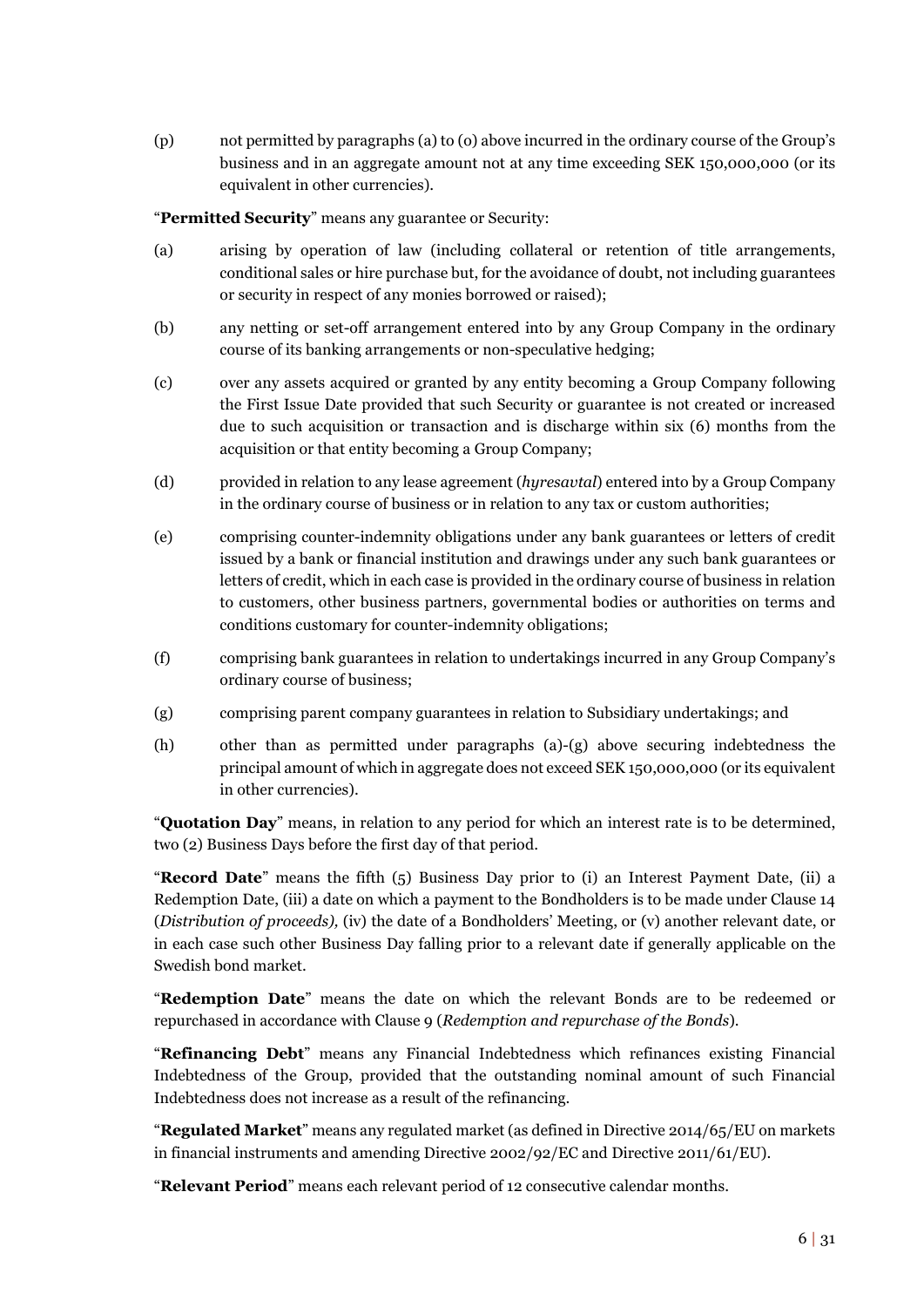"**Restructuring Costs**" means any restructuring costs of the Group incurred during the period 1 April 2020 to 30 September 2020 in a maximum aggregate amount of SEK 63,500,000.

"**Securities Account**" means the account for dematerialised securities (*avstämningsregister*) maintained by the CSD pursuant to the Financial Instruments Accounts Act in which (i) an owner of such security is directly registered or (ii) an owner's holding of securities is registered in the name of a nominee.

"**Security**" means a mortgage, charge, pledge, lien, security assignment or other security interest securing any obligation of any person, or any other agreement or arrangement having a similar effect.

#### "**STIBOR**" means:

- (a) the Stockholm interbank offered rate for STIBOR fixing administered and calculated by Swedish Financial Benchmark Facility (or any other person which takes over the administration of that rate) for the offering of deposits in Swedish Kronor and for a period equal to the relevant Interest Period (before any correction, recalculation or republication by the administrator) as of or around 11.00 a.m. on the Quotation Day on page STIBOR= of the Thomson Reuters screen (or any replacement Thomson Reuters page which displays that rate) or on the appropriate page of such other information service which publishes that rate from time to time in place of Thomson Reuters;
- (b) if no rate as described in (a) is available for the relevant Interest Period, the rate determined by the Issuing Agent by interpolation between the two closest rates displayed on Thomson Reuters screen (or any replacement Thomson Reuters page which displays that rate) for STIBOR fixing (or on the appropriate page of such other information service which publishes that rate from time to time in place of Thomson Reuters) as of or around 11.00 a.m. on the Quotation Day for the offering of deposits in Swedish Kronor;
- (c) if no rate as described in (b) is available for the relevant Interest Period, the arithmetic mean of the rates (rounded upwards to four decimal places) as supplied to the Issuing Agent at its request quoted by leading banks in the Stockholm interbank market reasonably selected by the Issuing Agent for deposits of SEK 100,000,000 for the relevant period; or
- (d) if no quotation is available pursuant to paragraph (c), the interest rate which according to the reasonable assessment of the Issuing Agent best reflects the interest rate for deposits in Swedish Kronor offered in the Stockholm interbank market for the relevant period.

"**Subordinated Loans**" means any loans which is (i) subordinated under an agreement, such as an intercreditor agreement, (ii) legally subordinated, or (iii) in its nature subordinated (*Sw.* förlagslån).

"**Subsequent Bonds**" means any Bonds issued after the First Issue Date on one or more occasions.

"**Subsidiary**" means, in relation to any person, any Swedish or foreign legal entity (whether incorporated or not), which at the time is a subsidiary (*dotterföretag*) to such person, directly or indirectly, as defined in the Swedish Companies Act (*aktiebolagslagen (2005:551)*).

"**Swedish Kronor**" and "**SEK**" means the lawful currency of Sweden.

"**Test Period"** means each twelve month period ending on 31 March, 30 June, 30 September and 31 December of each year.

"**Total Nominal Amount**" means the total aggregate Nominal Amount of the Bonds outstanding at the relevant time.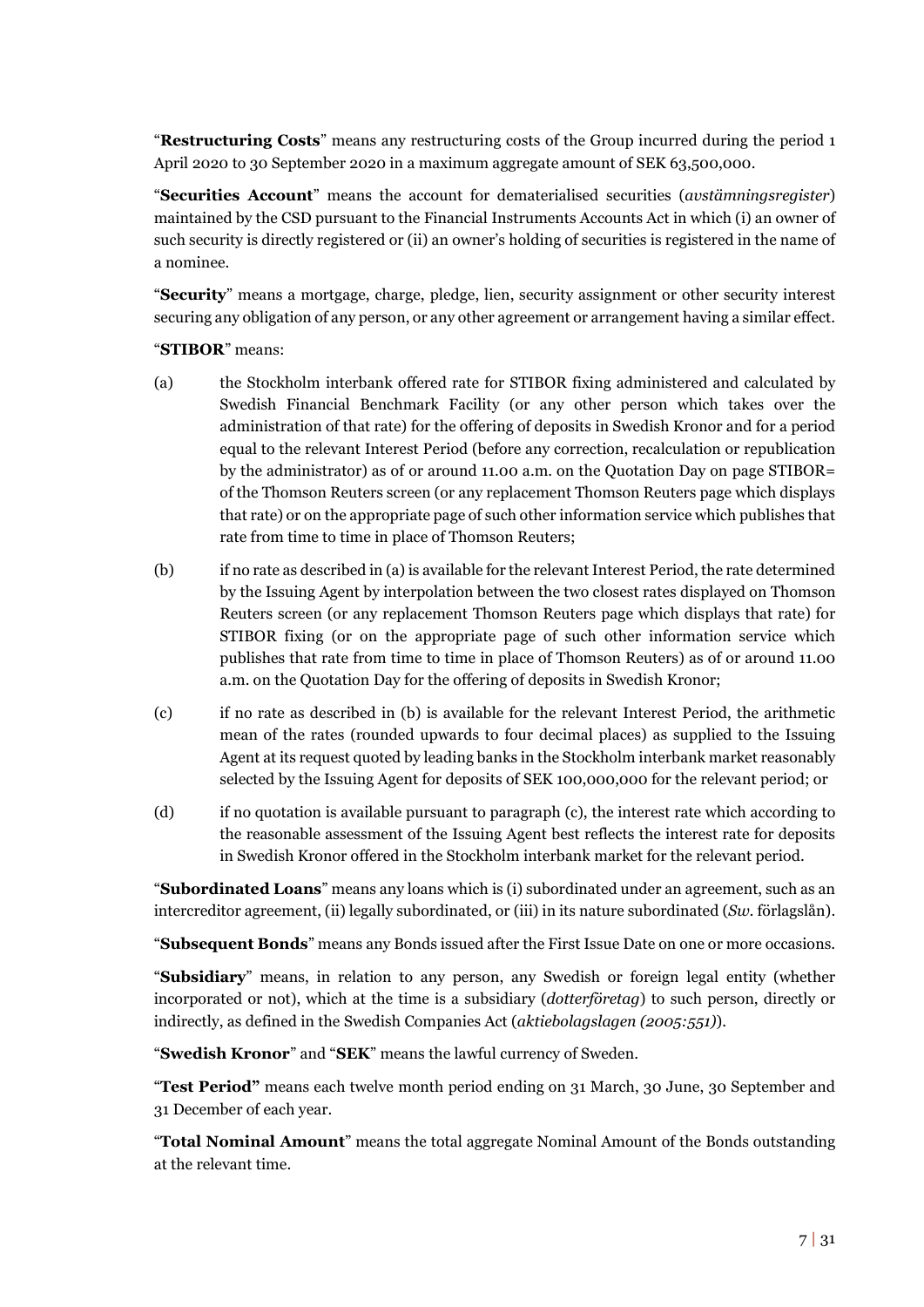"**Written Procedure**" means the written or electronic procedure for decision making among the Bondholders in accordance with Clause [17 \(](#page-25-1)*Written Procedure*).

#### **1.2 Construction**

- 1.2.1 Unless a contrary indication appears, any reference in these Terms and Conditions to:
	- (a) "**assets"** includes present and future properties, revenues and rights of every description;
	- (b) any agreement or instrument is a reference to that agreement or instrument as supplemented, amended, novated, extended, restated or replaced from time to time;
	- (c) a "**regulation"** includes any law, regulation, rule or official directive, request or guideline (whether or not having the force of law) of any governmental, intergovernmental or supranational body, agency, department or regulatory, self-regulatory or other authority or organisation;
	- (d) a provision of law or regulation is a reference to that provision as amended or re-enacted; and
	- (e) a time of day is a reference to Stockholm time.
- 1.2.2 An Event of Default is continuing if it has not been remedied or waived.
- 1.2.3 When ascertaining whether a limit or threshold specified in Swedish Kronor has been attained or broken, an amount in another currency shall be counted on the basis of the rate of exchange for such currency against Swedish Kronor for the previous Business Day, as published by the Swedish Central Bank (*Riksbanken)* on its website (.www.riksbank.se.). If no such rate is available, the most recently published rate shall be used instead.
- 1.2.4 A notice shall be deemed to be sent by way of press release if it is made available to the public within Sweden promptly and in a non-discriminatory manner.
- 1.2.5 No delay or omission of the Agent or of any Bondholder to exercise any right or remedy under the Finance Documents shall impair or operate as a waiver of any such right or remedy.
- 1.2.6 The selling restrictions, the privacy notice and any other information contained in this document before the table of contents section do not form part of these Terms and Conditions and may be updated without the consent of the Bondholders and the Agent.

### <span id="page-10-0"></span>**2 STATUS OF THE BONDS**

- <span id="page-10-2"></span>2.1 The Bonds are denominated in Swedish Kronor and each Bond is constituted by these Terms and Conditions. The Issuer undertakes to make payments in relation to the Bonds and to comply with these Terms and Conditions.
- 2.2 By subscribing for Bonds, each Bondholder agrees that the Bonds shall benefit from and be subject to the Finance Documents and by acquiring Bonds, each subsequent Bondholder confirms such agreement.
- <span id="page-10-1"></span>2.3 The nominal amount of each Bond is SEK 1,250,000 (the "**Nominal Amount").** The Total Nominal Amount of the Initial Bonds is SEK 1,250,000,000. All Initial Bonds are issued on a fully paid basis at an issue price of 100 per cent. of the Nominal Amount.
- <span id="page-10-3"></span>2.4 Provided that (i) no Event of Default is continuing or would result from the expiry of a grace period, the giving of a notice, the making of any determination (or any combination of the foregoing) or from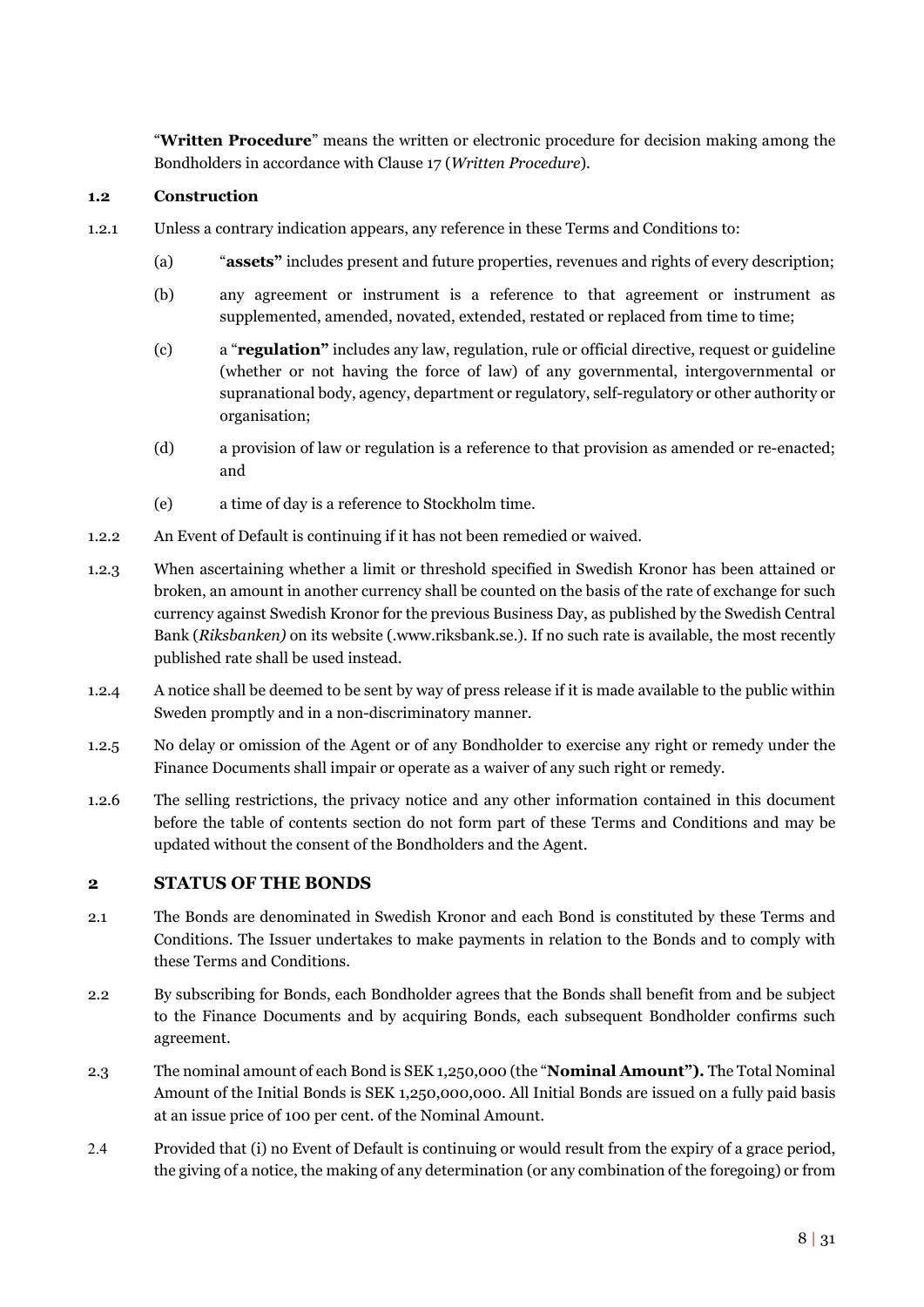the relevant issue of Subsequent Bonds, the Issuer may, on one or several occasions, issue Subsequent Bonds. Subsequent Bonds shall benefit from and be subject to the Finance Documents, and, for the avoidance of doubt, the ISIN, the interest rate, the currency, the nominal amount and the final maturity applicable to the Initial Bonds shall apply to Subsequent Bonds. The issue price of the Subsequent Bonds may be set at the Nominal Amount, a discount or a premium compared to the Nominal Amount. The maximum Total Nominal Amount of the Bonds (the Initial Bonds and all Subsequent Bonds) may not exceed SEK 2,000,000,000 unless a consent from the Bondholders is obtained in accordance with Clause [15.8.](#page-23-0) Each Subsequent Bond shall entitle its holder to Interest in accordance with Clause [8.1,](#page-13-2) and otherwise have the same rights as the Initial Bonds.

- <span id="page-11-3"></span>2.5 The Bonds constitute direct, general, unconditional, unsubordinated and unsecured obligations of the Issuer and shall at all times rank *pari passu* with all direct, general, unconditional, unsubordinated and unsecured obligations of the Issuer, except those obligations which are mandatorily preferred by law, and without any preference among them.
- 2.6 The Bonds are freely transferable, but the Bondholders may be subject to purchase or transfer restrictions with regard to the Bonds, as applicable, under local laws to which a Bondholder may be subject. Each Bondholder must ensure compliance with such restrictions at its own cost and expense.
- <span id="page-11-4"></span>2.7 No action is being taken in any jurisdiction that would or is intended to permit a public offering of the Bonds or the possession, circulation or distribution of any document or other material relating to the Issuer or the Bonds in any jurisdiction other than Sweden, where action for that purpose is required. Each Bondholder must inform itself about, and observe, any applicable restrictions to the transfer of material relating to the Issuer or the Bonds.

#### <span id="page-11-0"></span>**3 USE OF PROCEEDS**

#### **3.1 Use of proceeds**

The Issuer shall use the Net Proceeds from the issuance of the Initial Bonds (i) for the prepayment of Bank Loans and (ii) for general corporate purposes of the Group (including acquisitions). The Net Proceeds from the issuance of any Subsequent Bonds issue shall be used to finance general corporate purposes (including acquisitions) or for the repayment of Financial Indebtedness.

### <span id="page-11-1"></span>**4 CONDITIONS**

#### <span id="page-11-2"></span>**4.1 Conditions for disbursement**

4.1.1 The Issuer shall provide to the Agent, prior to the issuance of the Initial Bonds the following:

- (a) the Finance Documents and the Agency Agreement duly executed by the parties thereto;
- (b) a copy of a resolution of the board of directors of the Issuer approving the issue of the Initial Bonds and resolving to enter into documents necessary in connection therewith;
- (c) copies of the articles of association and certificate of incorporation of the Issuer;
- (d) evidence that the persons who have signed the Finance Documents, the Agency Agreement and any other documents in connection therewith on behalf of the Issuer are duly authorised to do so;
- (e) an agreed form of Compliance Certificate; and
- (f) such other documents and information as is agreed between the Agent and the Issuer.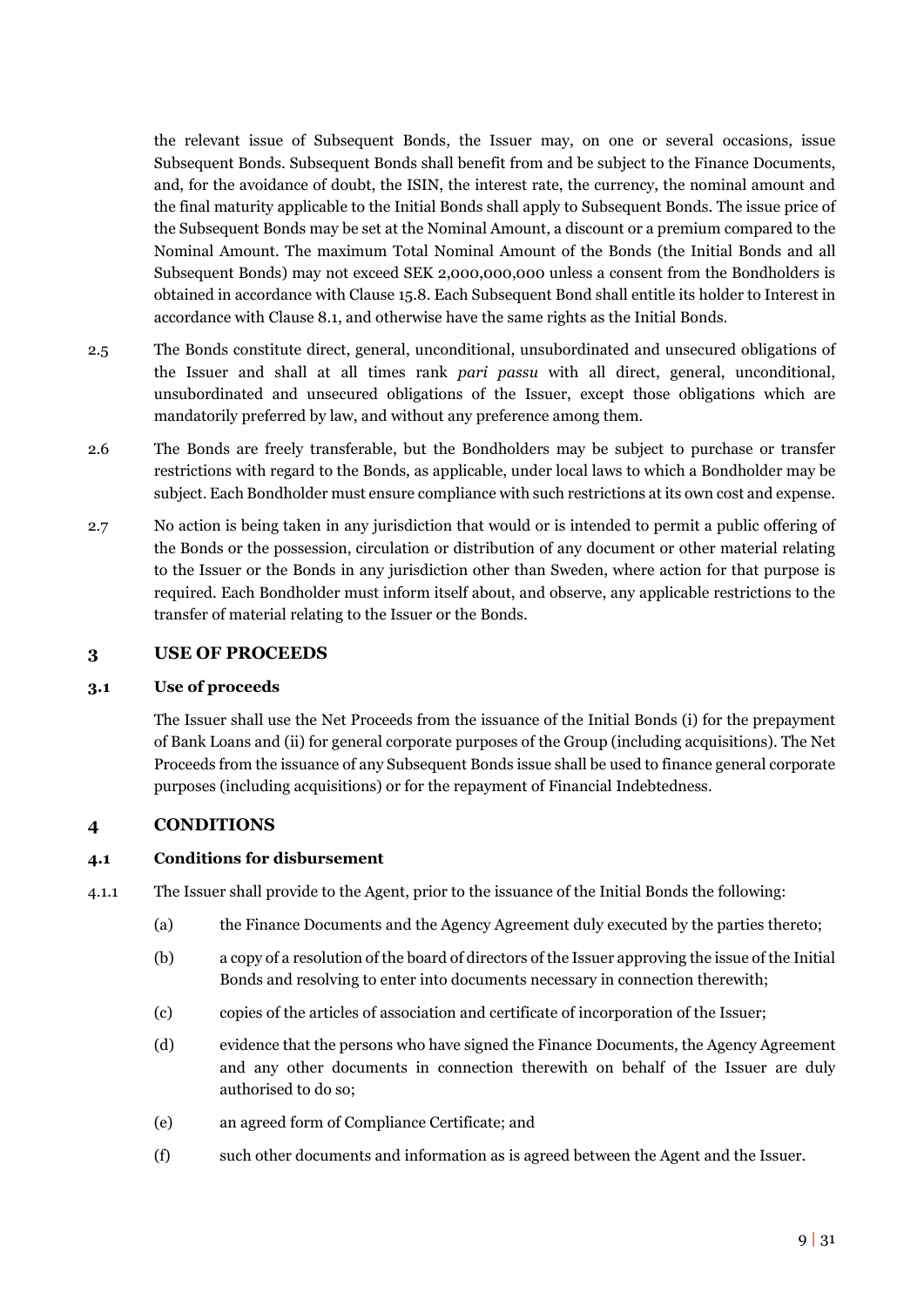- 4.1.2 The Issuer shall provide to the Agent, prior to the issuance of any Subsequent Bonds the following:
	- (a) a copy of a resolution of the board of directors of the Issuer approving the issue of the Subsequent Bonds and resolving to enter into documents necessary in connection therewith;
	- (b) a Compliance Certificate from the Issuer confirming that no Event of Default is continuing or would result from the issue of the Subsequent Bonds; and
	- (c) such other documents and information as is agreed between the Agent and the Issuer.
- <span id="page-12-2"></span>4.2 The Agent shall confirm to the Issuing Agent when it is satisfied that the conditions in Clause [4.1](#page-11-2) have been fulfilled (or amended or waived in accordance with Claus[e 18 \(](#page-26-0)*Amendments and waivers*).
- 4.3 Following receipt by the Issuing Agent of the confirmation in accordance with Claus[e 4.2,](#page-12-2) the Issuing Agent shall settle the issuance of the Initial Bonds and pay the Net Proceeds to the Issuer on the Issue Date. Following receipt by the Issuing Agent of the confirmation in accordance with Clause [4.2,](#page-12-2) the Issuing Agent shall settle the issuance of any Subsequent Bonds and pay the Net Proceeds to the Issuer on the relevant Issue Date.

### <span id="page-12-0"></span>**5 BONDS IN BOOK-ENTRY FORM**

- 5.1 The Bonds will be registered for the Bondholders on their respective Securities Accounts and no physical notes will be issued. Accordingly, the Bonds will be registered in accordance with the Financial Instruments Accounts Act. Registration requests relating to the Bonds shall be directed to an Account Operator. The Debt Register shall constitute conclusive evidence of the persons who are Bondholders and their holdings of Bonds.
- 5.2 Those who according to assignment, Security, the provisions of the Swedish Children and Parents Code (*föräldrabalken (1949:381*)*),* conditions of will or deed of gift or otherwise have acquired a right to receive payments in respect of a Bond shall register their entitlements to receive payment in accordance with the Financial Instruments Accounts Act.
- <span id="page-12-3"></span>5.3 The Issuer and the Agent shall at all times be entitled to obtain information from the Debt Register. At the request of the Agent, the Issuer shall promptly obtain such information and provide it to the Agent. For the purpose of or in connection with any Bondholders' Meeting or any Written Procedure, the Issuing Agent shall be entitled to obtain information from the Debt Register.
- <span id="page-12-4"></span>5.4 The Issuer shall issue any necessary power of attorney to such persons employed by the Agent, as notified by the Agent, in order for such individuals to independently obtain information directly from the Debt Register kept by the CSD in respect of the Bonds. The Issuer may not revoke any such power of attorney unless directed by the Agent or unless consent thereto is given by the Bondholders.
- 5.5 The Issuer and the Agent may use the information referred to in Clause [5.3](#page-12-3) and [5.4](#page-12-4) only for the purposes of carrying out their duties and exercising their rights in accordance with the Finance Documents and the Agency Agreement and shall not disclose such information to any Bondholder or third party unless necessary for such purposes.

# <span id="page-12-1"></span>**6 RIGHT TO ACT ON BEHALF OF A BONDHOLDER**

<span id="page-12-5"></span>6.1 If any person other than a Bondholder wishes to exercise any rights under the Finance Documents, it must obtain a power of attorney or other authorisation from the Bondholder or a successive, coherent chain of powers of attorney or authorisations starting with the Bondholder and authorising such person.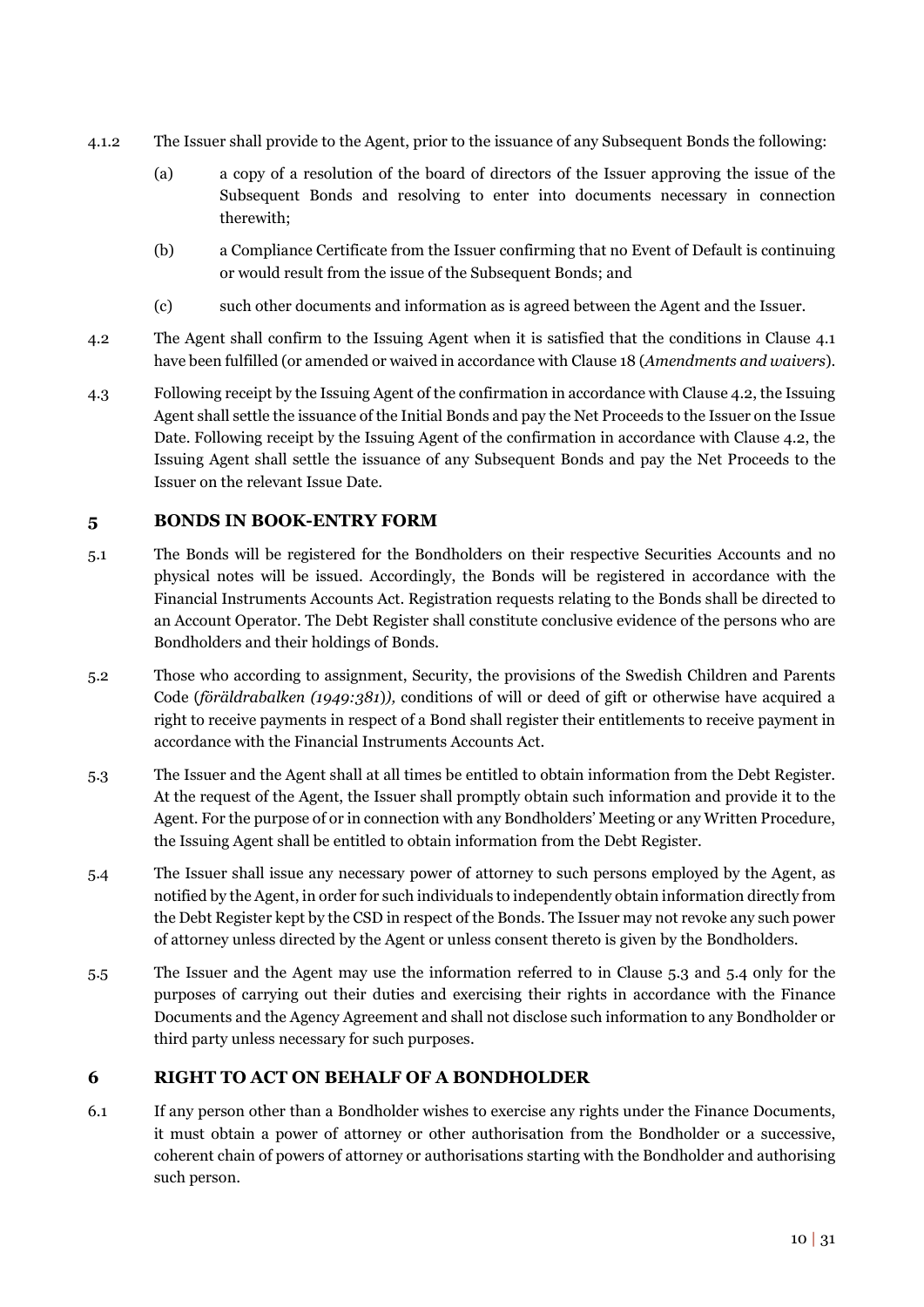- 6.2 A Bondholder may issue one or several powers of attorney or other authorisations to third parties to represent it in relation to some or all of the Bonds held by it. Any such representative may act independently under the Finance Documents in relation to the Bonds for which such representative is entitled to represent the Bondholder.
- 6.3 The Agent shall only have to examine the face of a power of attorney or other authorisation that has been provided to it pursuant to Clause [6.1](#page-12-5) and may assume that such document has been duly authorised, is valid, has not been revoked or superseded and that it is in full force and effect, unless otherwise is apparent from its face or the Agent has actual knowledge to the contrary.
- 6.4 These Terms and Conditions shall not affect the relationship between a Bondholder who is the nominee (*förvaltare)* with respect to a Bond and the owner of such Bond, and it is the responsibility of such nominee to observe and comply with any restrictions that may apply to it in this capacity.

# <span id="page-13-0"></span>**7 PAYMENTS IN RESPECT OF THE BONDS**

- <span id="page-13-4"></span>7.1 Any payment or repayment under the Finance Documents, or any amount due in respect of a repurchase of any Bonds, shall be made to such person who is registered as a Bondholder on the Record Date prior to the relevant payment date, or to such other person who is registered with the CSD on such date as being entitled to receive the relevant payment, repayment or repurchase amount.
- 7.2 If a Bondholder has registered, through an Account Operator, that principal, interest or any other payment shall be deposited in a certain bank account, such deposits will be effected by the CSD on the relevant payment date. Should the CSD, due to a delay on behalf of the Issuer or some other obstacle, not be able to effect payments as aforesaid, the Issuer shall procure that such amounts are paid to the persons who are registered as Bondholders on the relevant Record Date as soon as possible after such obstacle has been removed.
- 7.3 If, due to any obstacle for the CSD, the Issuer cannot make a payment or repayment, such payment or repayment may be postponed until the obstacle has been removed. Interest shall accrue in accordance with Clause [8.4 d](#page-14-1)uring such postponement.
- 7.4 If payment or repayment is made in accordance with this Clause 7, the Issuer and the CSD shall be deemed to have fulfilled their obligation to pay, irrespective of whether such payment was made to a person not entitled to receive such amount.
- 7.5 The Issuer is not liable to gross-up any payments under the Finance Documents by virtue of any withholding tax, public levy or the similar.

### <span id="page-13-1"></span>**8 INTEREST**

- <span id="page-13-2"></span>8.1 Each Initial Bond carries Interest at the Interest Rate from (but excluding) the First Issue Date up to (and including) the relevant Redemption Date. Any Subsequent Bond will carry Interest as the Interest Rate from (but excluding) the Interest Payment Date falling immediately prior to its issuance up to (and including) the relevant Redemption Date.
- 8.2 Interest accrues during an Interest Period. Payment of Interest in respect of the Bonds shall be made to the Bondholders on each Interest Payment Date for the preceding Interest Period.
- <span id="page-13-3"></span>8.3 Interest shall be calculated on the basis of the actual number of days in the Interest Period in respect of which payment is being made divided by 360 (actual/360-days basis).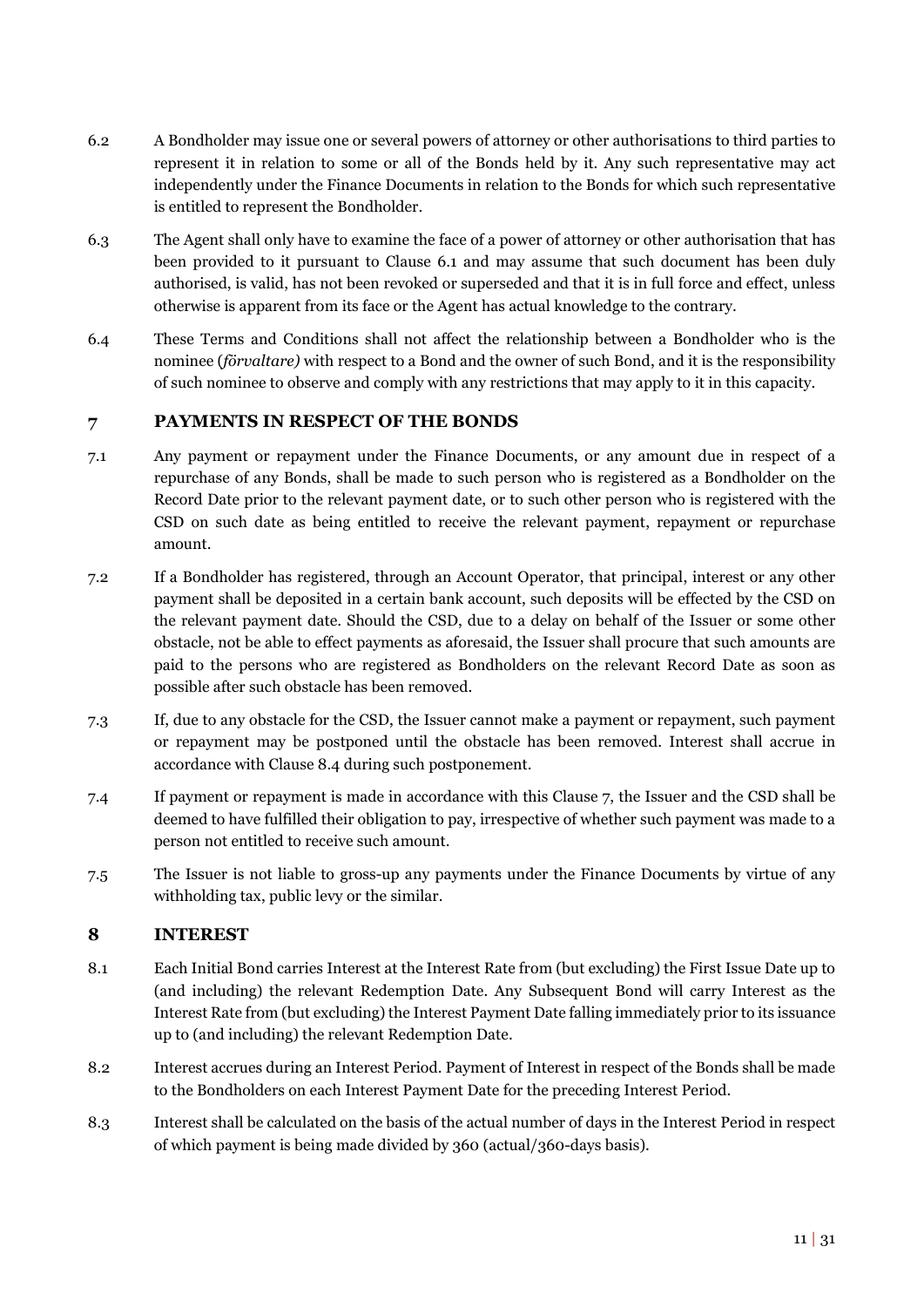<span id="page-14-1"></span>8.4 If the Issuer fails to pay any amount payable by it on its due date, default interest shall accrue on the overdue amount from (but excluding) the due date up to (and including) the date of actual payment at a rate which is 200 bps (2 per centage points) higher than the Interest Rate. Accrued default interest shall not be capitalised. No default interest shall accrue where the failure to pay was solely attributable to the Agent or the CSD, in which case the Interest Rate shall apply instead.

# <span id="page-14-0"></span>**9 REDEMPTION AND REPURCHASE OF THE BONDS**

#### **9.1 Redemption at maturity**

The Issuer shall redeem all, but not some only, of the outstanding Bonds in full on the Final Maturity Date with an amount per Bond equal to the Nominal Amount together with accrued but unpaid Interest. If the Final Maturity Date is not a Business Day, then the redemption shall occur on the Business Day following from the application of the Business Day Convention if permitted under the CDS Rules or otherwise on the first following Business Day.

#### **9.2 Issuer's purchase and holding of Bonds**

The Issuer may, subject to applicable law, at any time and at any price purchase Bonds on the market or in any other way. Bonds held by the Issuer may at the Issuer's discretion be retained or sold but not cancelled (except in connection with a redemption in full or repurchase of all Bonds not already held by the Issuer).

#### **9.3 Voluntary total redemption (call option)**

- <span id="page-14-2"></span>9.3.1 The Issuer may redeem all, but not some only, of the outstanding Bonds in full any time from and including the first Business Day falling six (6) months prior to the Final Maturity Date to, but excluding, the Final Maturity Date, at an amount per Bond equal to 100 per cent. of the Nominal Amount together with accrued but unpaid Interest, provided that the Bonds are in full or in part refinanced with one or several new Market Loans.
- 9.3.2 Redemption pursuant to Clause [9.3.1](#page-14-2) shall be made by the Issuer giving not less than fifteen (15) Business Days' notice to the Bondholders and the Agent, in each case calculated from the effective date of the notice. The notice from the Issuer shall specify the Redemption Date and also the Record Date on which a person shall be registered as a Bondholder to receive the amounts due on such Redemption Date. The notice from the Issuer is irrevocable, but may, at the Issuer's discretion, contain one or more conditions precedent that shall be satisfied prior to the Record Date. Upon expiry of such notice and the fulfilment of the conditions precedent (if any) the Issuer is bound to redeem (in which case each relevant Bondholder is bound to sell), the Bonds in full at the applicable amount on the specified Redemption Date.

### <span id="page-14-4"></span>**9.4 Early redemption due to illegality (call option)**

- <span id="page-14-3"></span>9.4.1 The Issuer may redeem all, but not some only, of the outstanding Bonds in full at an amount per Bond equal to 100 per cent. of the Nominal Amount together with accrued but unpaid Interest on a Redemption Date determined by the Issuer if it is or becomes unlawful for the Issuer to perform its obligations under the Finance Documents.
- 9.4.2 The Issuer shall give notice of any redemption pursuant to Clause [9.4.1](#page-14-3) no later than twenty (20) Business Days after having received actual knowledge of any event specified therein (after which time period such right shall lapse). The notice from the Issuer is irrevocable, shall specify the Redemption Date and also the Record Date on which a person shall be registered as a Bondholder to receive the amounts due on such Redemption Date. The Issuer is bound to redeem (in which case each relevant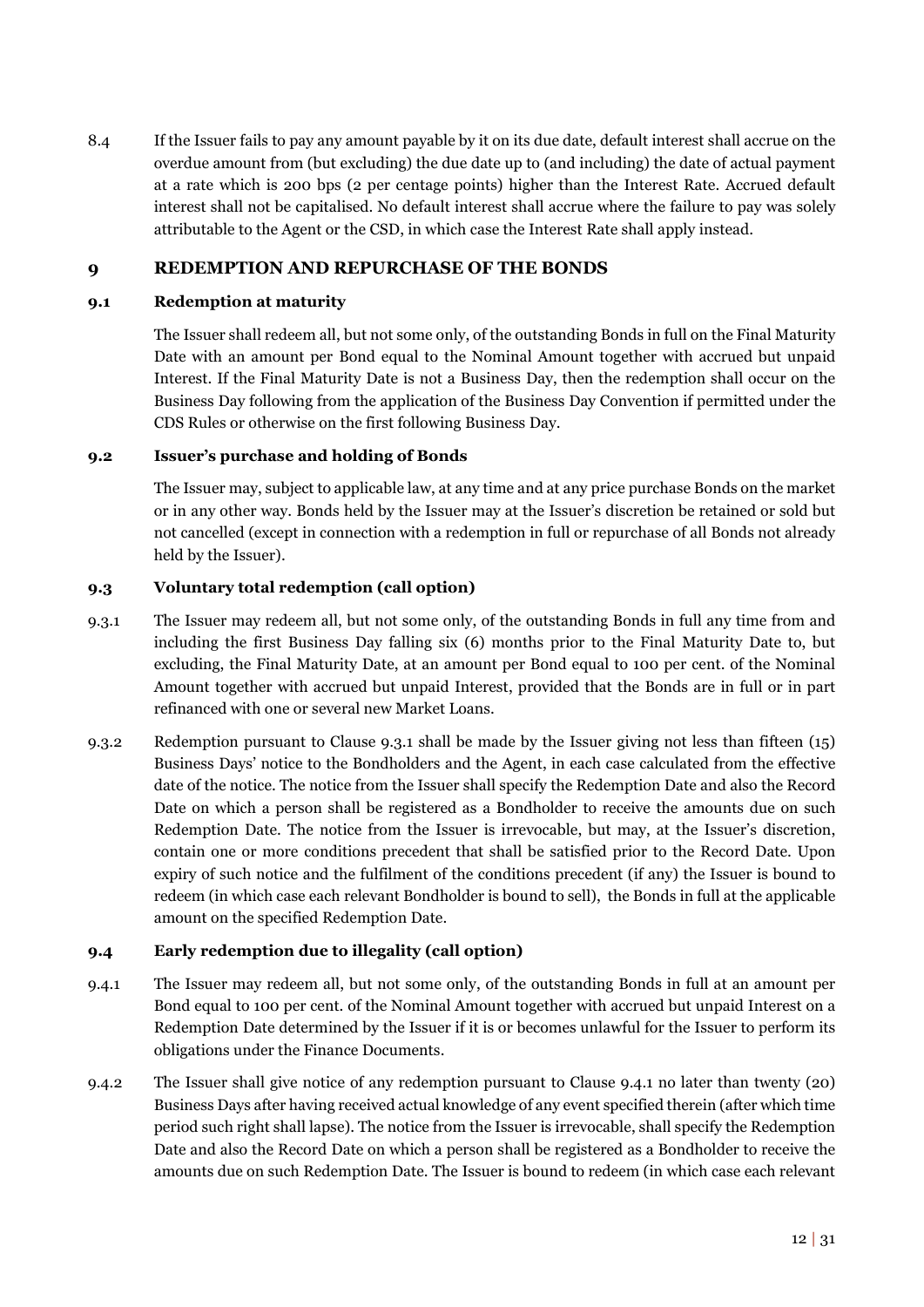Bondholder is bound to sell), the Bonds in full at the applicable amount on the specified Redemption Date.

# <span id="page-15-2"></span>**9.5 Mandatory repurchase due to a Change of Control Event, a De-listing Event or a Listing Failure Event (put option)**

- <span id="page-15-1"></span>9.5.1 Upon the occurrence of a Change of Control Event, a De-listing Event or a Listing Failure Event, each Bondholder shall during a period of twenty (20) Business Days from the effective date of a notice from the Issuer of the Change of Control Event, a De-listing Event or Listing Failure Event, as the case may be, pursuant to Clause [10.1.2 \(](#page-16-1)after which time period such right shall lapse), have the right to request that all, or some only, of its Bonds be repurchased at a price per Bond equal to 101 per cent. of the Nominal Amount together with accrued but unpaid Interest. However, such period may not start earlier than upon the occurrence of the Change of Control Event, the De-listing Event or the Listing Failure Event, as the case may be.
- 9.5.2 The notice from the Issuer pursuant to Clause [10.1.2 s](#page-16-1)hall specify the Record Date on which a person shall be registered as a Bondholder to receive interest and principal, the Redemption Date and include instructions about the actions that a Bondholder needs to take if it wants Bonds held by it to be repurchased. If a Bondholder has so requested and acted in accordance with the instructions in the notice from the Issuer, the Issuer shall, or shall procure that a person designated by the Issuer will, repurchase the relevant Bonds and the repurchase amount shall fall due on the Redemption Date specified in the notice given by the Issuer pursuant to Claus[e 10.1.2.](#page-16-1) The Redemption Date must fall no later than forty (40) Business Days after the end of the period referred to in Clause [9.5.1.](#page-15-1)
- 9.5.3 The Issuer shall comply with the requirements of any applicable securities laws or regulations in connection with the repurchase of Bonds. To the extent that the provisions of such laws and regulations conflict with the provisions in this Clause 9.5, the Issuer may comply with the applicable securities laws and regulations and will not be deemed to have breached its obligations under this Clause 9.5 by virtue of the conflict.
- 9.5.4 The Issuer shall not be required to repurchase any Bonds pursuant to this Clause 9.5, if a third party in connection with the occurrence of a Change of Control Event offers to purchase all the Bonds in the manner and on the terms set out in this Clause 9.5 (or on terms more favourable to the Bondholders) and purchases all Bonds validly tendered in accordance with such offer. If Bonds tendered are not purchased within the time limits stipulated in this Clause 9.5, the Issuer shall repurchase any such Bonds within five (5) Business Days after the expiry of the time limit.

### <span id="page-15-0"></span>**10 INFORMATION TO BONDHOLDERS**

#### **10.1 Information from the Issuer**

- 10.1.1 The Issuer shall make the following information available to the Bondholders by way of press release and by publication on the website of the Issuer:
	- (a) as soon as the same become available, but in any event within four (4) months after the end of each financial year, its audited consolidated financial statements for that financial year;
	- (b) as soon as the same become available, but in any event within two (2) months after the end of each quarter of its financial year, its unaudited consolidated financial statements or the year-end report (*bokslutskommuniké*) (as applicable) for such period;
	- (c) as soon as practicable following an acquisition or disposal of Bonds by a Group Company, the aggregate Nominal Amount held by Group Companies; and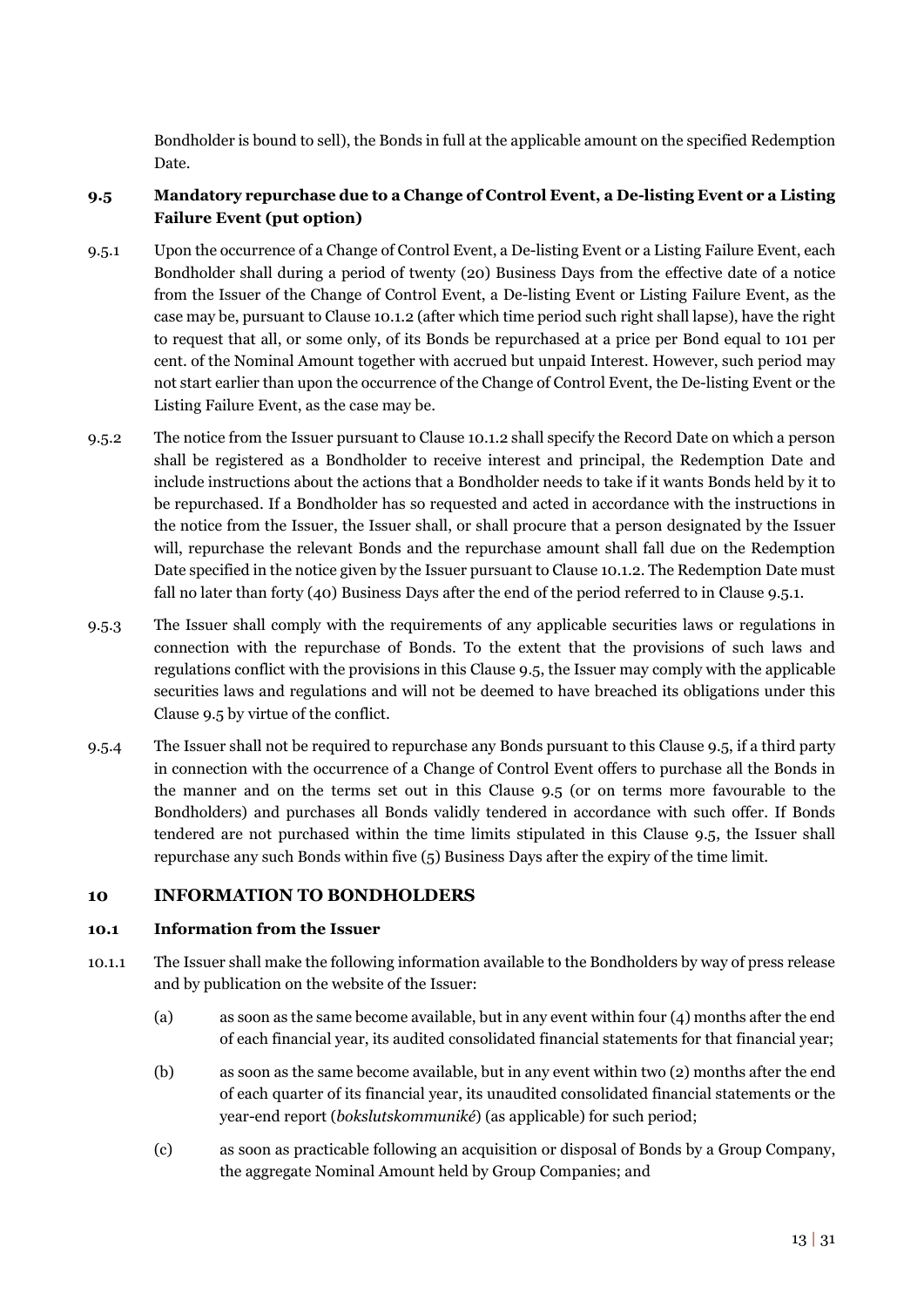- (d) any other information required by the Swedish Securities Markets Act (*lag (2007:582) om värdepappersmarknaden*) and the rules and regulations of the Regulated Market on which the Bonds are admitted to trading.
- <span id="page-16-1"></span>10.1.2 The Issuer shall immediately notify the Bondholders and the Agent upon becoming aware of the occurrence of a Change of Control Event, a De-listing Event or a Listing Failure Event.
- 10.1.3 When the financial statements and other information are made available to the Bondholders pursuant to Cause 10.1.1, the Issuer shall send copies of such financial statements and other information to the Agent. Together with the financial statements, the Issuer shall submit to the Agent a Compliance Certificate. The Compliance Certificate shall be in a form agreed between the Issuer and the Agent.

#### **10.2 Information from the Agent**

Subject to the restrictions of a non-disclosure agreement entered into by the Agent, the Agent is entitled to disclose to the Bondholders any event or circumstance directly or indirectly relating to the Issuer or the Bonds. Notwithstanding the foregoing, the Agent may if it considers it to be beneficial to the interests of the Bondholders delay disclosure or refrain from disclosing certain information (save for that any delay in disclosing an Event of Default shall be dealt with in accordance with Clause [13.4 a](#page-21-1)nd [13.5\)](#page-21-2).

#### **10.3 Information among the Bondholders**

Subject to applicable regulations, the Agent shall promptly upon request by a Bondholder forward by post any information from such Bondholder to the Bondholders which relates to the Bonds. The Agent may require that the requesting Bondholder reimburses any costs or expenses incurred, or to be incurred, by it in doing so (including a reasonable fee for its work).

#### <span id="page-16-2"></span>**10.4 Publication of Finance Documents**

- 10.4.1 The latest version of these Terms and Conditions (including any document amending these Terms and Conditions) shall be available on the websites of the Issuer and the Agent.
- 10.4.2 The latest versions of the Finance Documents shall be available to the Bondholders at the office of the Agent during normal business hours.

#### <span id="page-16-0"></span>**11 INCURRENCE TEST**

#### **11.1 Incurrence Test**

- 11.1.1 The Incurrence Test is met if:
	- (a) the Net Debt to EBITDA Ratio for the latest Test Period is not greater than three point five (3.50); and
	- (b) EBITDA to Net Interest Expenses Ratio for the latest Test Period is equal to or greater than 3.00:1.00,

in each case calculated and adjusted in accordance with Claus[e 11.3 b](#page-17-1)elow.

#### **11.2 Application of the Incurrence Test**

- 11.2.1 The Incurrence Test shall be applied in connection with:
	- (a) the incurrence of Financial Indebtedness which requires that the Incurrence Test is met; or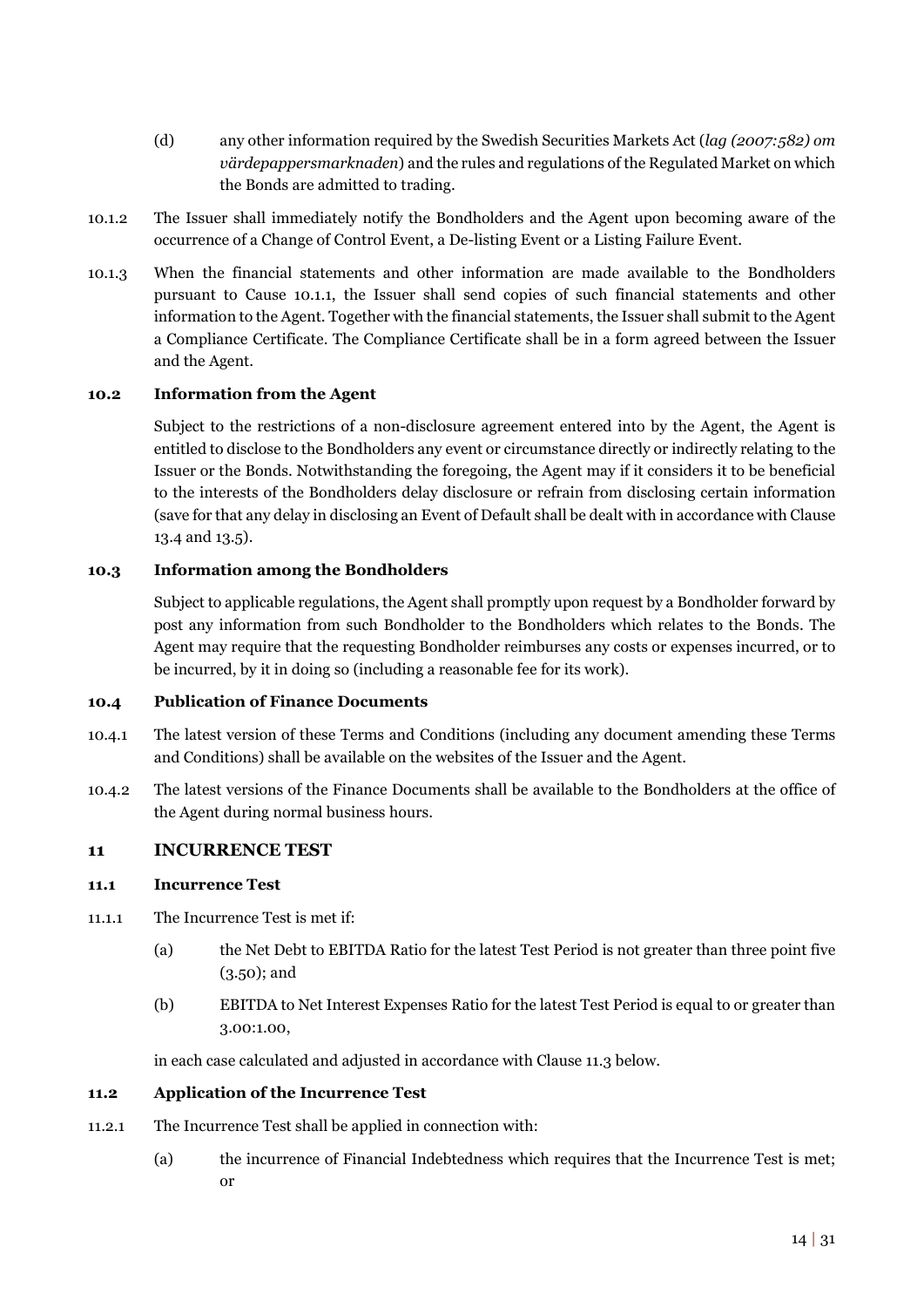(b) a Restricted Payment being made which requires that the Incurrence Test is met, as specified in Clause [12.1.2,](#page-17-2) 

until and including the Final Redemption Date.

#### <span id="page-17-1"></span>**11.3 Calculation and adjustment**

- 11.3.1 The figures for EBITDA and Net Interest Expenses, for purposes of the Incurrence Test, to be adjusted so that:
	- (a) entities acquired or disposed of by the Group during the Test Period and up until and including the date of the Incurrence Test shall be included or excluded (as applicable), pro forma, for the entire Test Period; and
	- (b) any entity to be acquired with the proceeds from new Financial Indebtedness shall be included, pro forma, for the entire Test Period.
- 11.3.2 The calculation of Net Debt shall include the Restricted Payment or the new Financial Indebtedness (save for any Refinancing Debt) (as applicable), provided such Financial Indebtedness is an interest bearing obligation to be included in Net Debt (however, any cash balance resulting from the incurrence of the new Financial Indebtedness shall not reduce the Net Debt).

### <span id="page-17-0"></span>**12 GENERAL UNDERTAKINGS**

#### **12.1 Distribution**

- <span id="page-17-3"></span>12.1.1 The Issuer shall not, and shall procure that none of its Subsidiaries will (i) pay any dividend on its shares, (ii) repurchase any of its own shares, (iii) redeem its share capital or other restricted equity with repayment to shareholders, (iv) repay principal or pay interest under any Subordinated Loans, or (iv) make any other similar distributions or transfers of value (*Sw. värdeöverföringar*) to the Issuer's or its Subsidiaries' direct or indirect shareholders or to any Affiliates of the Issuer other than a Group Company (paragraphs (i)-(iv) each being a "**Restricted Payment**".
- <span id="page-17-2"></span>12.1.2 Notwithstanding the above set out in Clause [12.1.1,](#page-17-3) if a Restricted Payment is permitted by law and no Event of Default is continuing or would result from such Restricted Payment, a Restricted Payment may be made by:
	- (a) any of the Subsidiaries which is not directly or indirectly wholly-owned by the Issuer, provided that it is made to all its shareholders on a pro rata basis;
	- (b) the Issuer in order for the Issuer to manage, by purchasing its own shares, it's long term incentive program up to SEK 50,000,000 (or its equivalent in other currencies) per financial year; or
	- (c) the Issuer, provided that the Incurrence Test (calculated on a pro forma basis including the relevant Restricted Payment) is met.

#### **12.2 Nature of business**

The Issuer shall procure that no substantial change is made to the general nature of the business carried on by the Group, which falls outside the scope of the business objective set forth in the Issuer's articles of association as of the First Issue Date.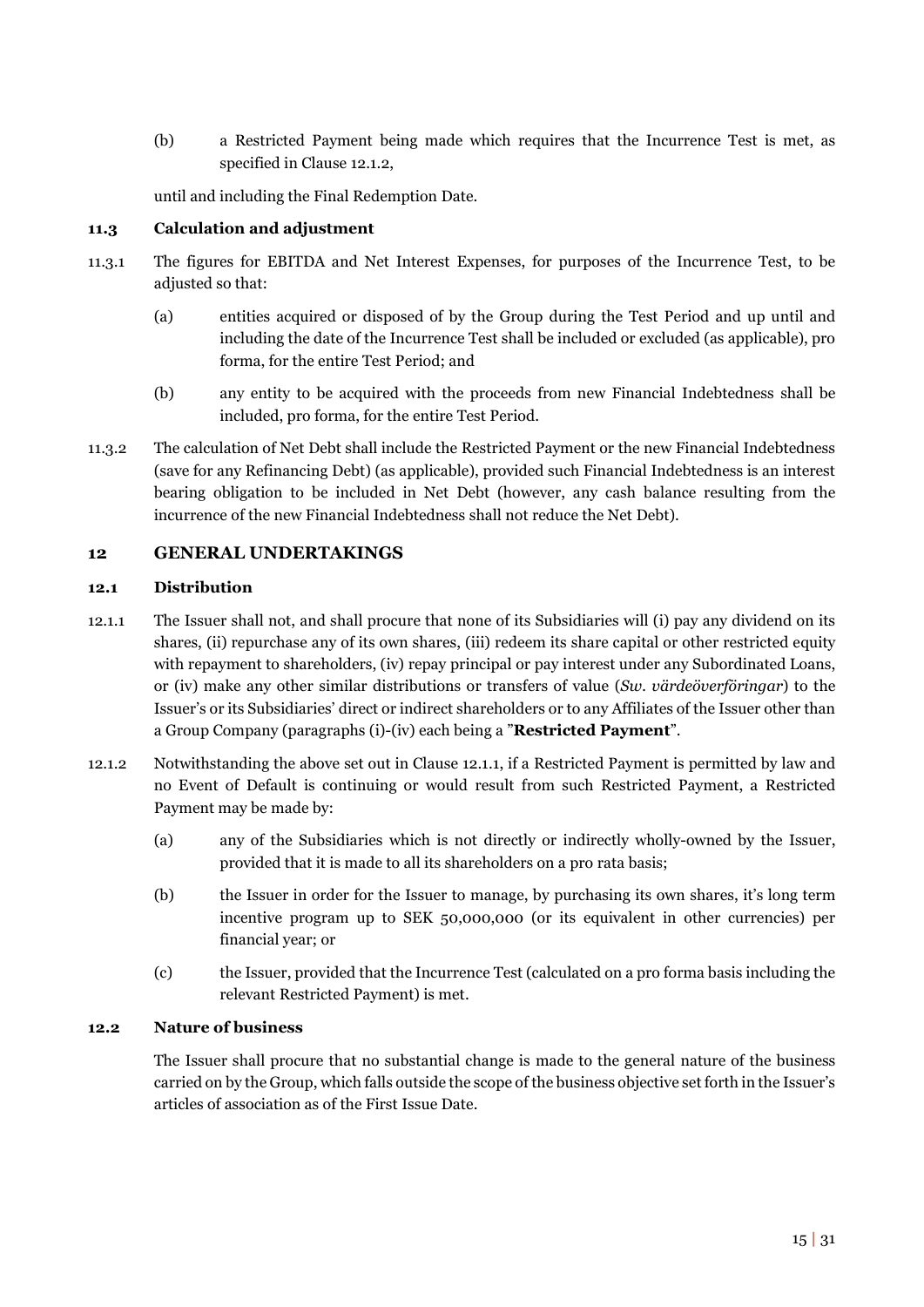#### **12.3 Disposals of assets**

The Issuer shall not, and shall procure that no Material Company shall, sell or otherwise dispose of shares in any Material Company or of all or substantially all of its or that Material Company's assets, or operations to any person not being the Issuer or any of its wholly-owned Subsidiaries, unless the transaction is carried out on terms and conditions customary for such transaction and at fair market value and provided that it does not have a Material Adverse Effect. The Issuer shall notify the Agent of any such transaction and, upon request by the Agent, provide the Agent with any information relating to the transaction which the Agent deems necessary (acting reasonably).

#### **12.4 Compliance with laws etcetera**

The Issuer shall, and shall procure that its Subsidiaries, (i) comply in all material respects with all laws and regulations applicable from time to time, and (ii) obtain, maintain, and in all material respects comply with, any authorisation, approval, licence or other permit required for the business carried out by the respective Group Company.

#### **12.5 Negative pledge**

The Issuer shall not, and shall procure that no other Group Company will, create or allow to subsist, retain, provide, prolong or renew any guarantee or Security over any of its/their present or future assets, provided that the Issuer and the Group Companies have a right to retain, provide, prolong or renew any Permitted Security.

#### **12.6 Financial Indebtedness**

The Issuer shall not, and shall procure that none of the Subsidiaries will, incur any new Financial Indebtedness, or maintain or prolong any existing Financial Indebtedness, provided however that the Group Companies have a right to incur, maintain, refinance and prolong Financial Indebtedness which constitute Permitted Debt.

#### **12.7 Dealings with related parties**

The Issuer shall, and shall procure that its Subsidiaries, conduct all dealings with the direct and indirect shareholders of the Group Companies (excluding other Group Companies) and/or any Affiliates of such direct and indirect shareholders at arm's length terms.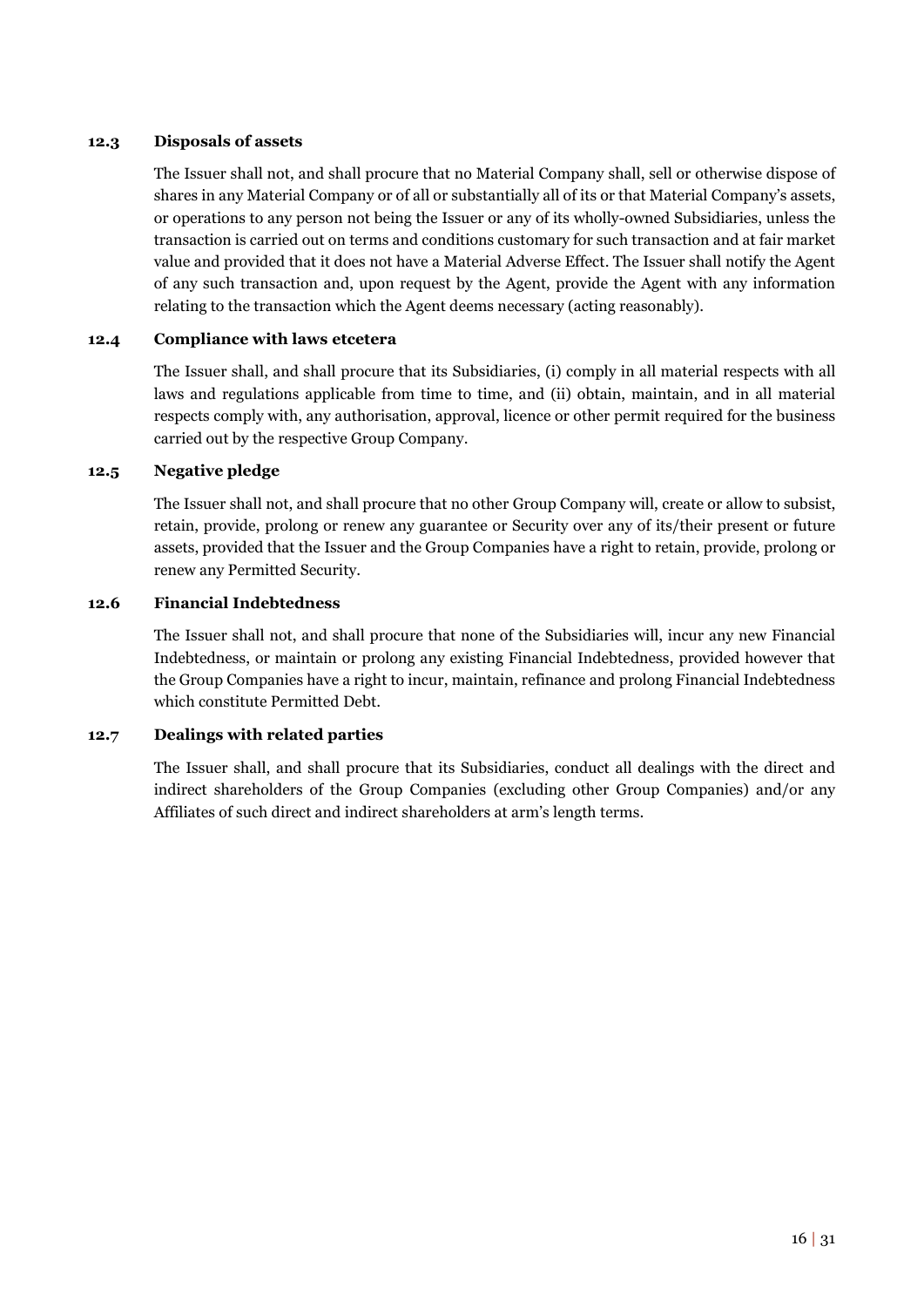#### **12.8 Mergers and demergers**

- 12.8.1 The Issuer shall not, and shall and shall procure that no Group Company will, enter into any amalgamation, demerger, merger, consolidation, unless (i) between Group Companies (other than the Issuer), or (ii) between the Issuer and a Group Company, provided that the Issuer is the surviving entity.
- 12.8.2 Notwithstanding, Clause 12.8.1 above, any Group Company may be demerged, merged, amalgamated or consolidated into a company which is not a Group Company as long as such amalgamation, demerger, merger or consolidation and the transaction (taken as a whole also taking into account any transaction ancillary or related thereto) is carried out at fair market value and on terms and conditions customary for such transaction and provided that it does not have a Material Adverse Effect. For the avoidance of doubt, any such amalgamation, demerger, merger or consolidation involving the Issuer, where the Issuer is not the surviving entity, is not permitted.

#### **12.9 Admission to trading**

- 12.9.1 The Issuer has the intention to list the Bond Loan represented by the Initial Bonds and any Subsequent Bonds (as applicable) on the corporate bond list of Nasdaq Stockholm within thirty (30) days after the First Issue Date, or in respect of Subsequent Bonds, following the relevant subsequent issue date. For the avoidance of doubt, failure to complete listing within the intended aforementioned timeframe shall not constitute an Event of Default.
- 12.9.2 Following an admission to trading, the Issuer shall use its best efforts to maintain the admission as long as any Bonds are outstanding, but no longer than up to and including the last day on which the admission to trading reasonably can, pursuant to the then applicable regulations of the Regulated Market and the CSD, subsist.

#### **12.10 CSD related undertakings**

The Issuer shall keep the Bonds affiliated with a CSD and comply with all applicable CSD Rules.

### **12.11 Undertakings relating to the Agency Agreement**

- 12.11.1 The Issuer shall, in accordance with the Agency Agreement:
	- (a) pay fees to the Agent;
	- (b) indemnify the Agent for costs, losses and liabilities;
	- (c) furnish to the Agent all information requested by or otherwise required to be delivered to the Agent; and
	- (d) not act in a way which would give the Agent a legal or contractual right to terminate the Agency Agreement.
- 12.11.2 The Issuer and the Agent shall not agree to amend any provisions of the Agency Agreement without the prior consent of the Bondholders if the amendment would be detrimental to the interests of the Bondholders.

### <span id="page-19-0"></span>**13 ACCELERATION OF THE BONDS**

<span id="page-19-1"></span>13.1 The Agent is entitled to and shall following a demand in writing from a Bondholder (or Bondholders) representing at least fifty (50) per cent. of the Adjusted Nominal Amount (such demand may only be validly made by a person who is a Bondholder on the Business Day immediately following the day on which the demand is received by the Agent and shall, if made by several Bondholders, be made by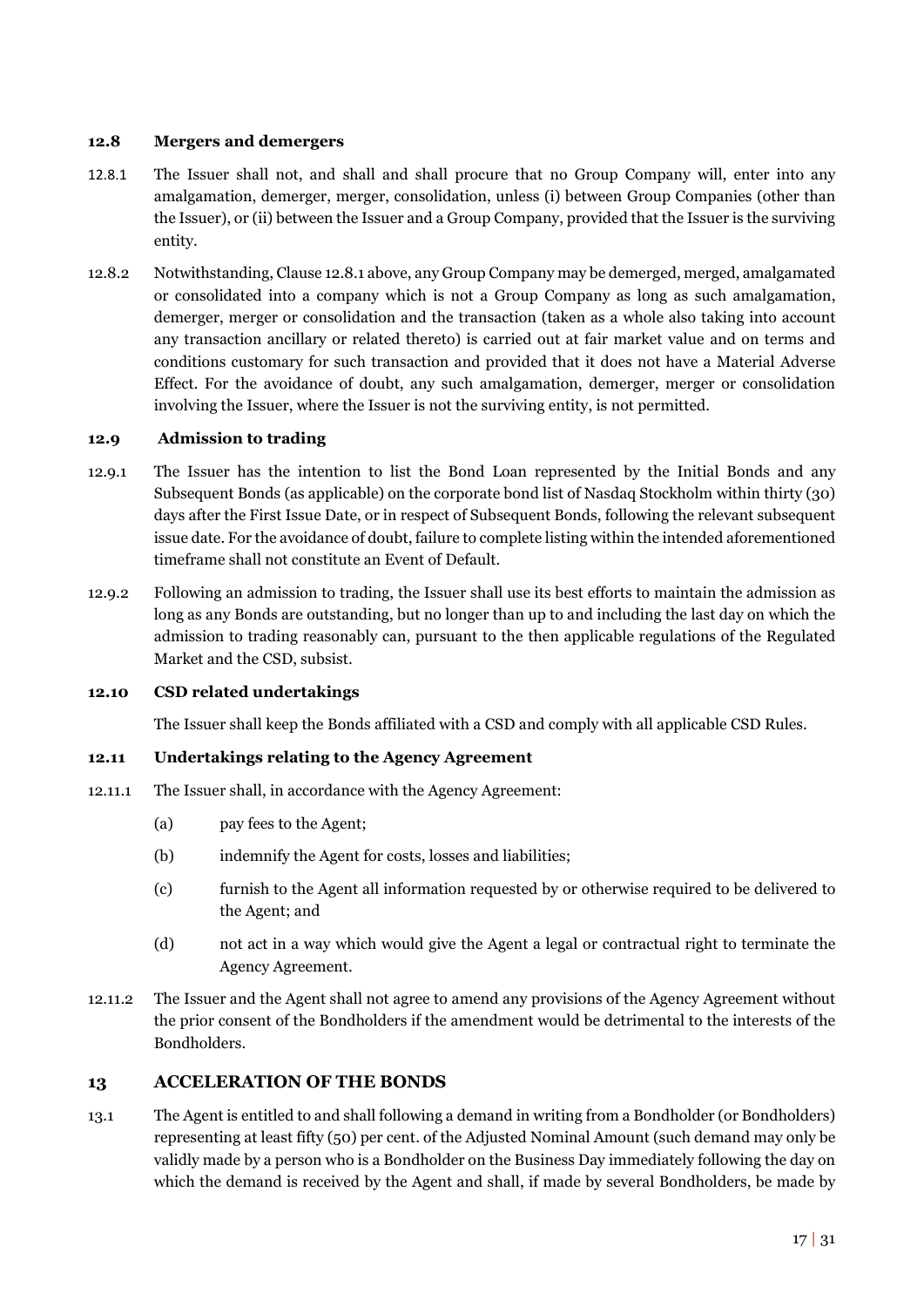them jointly) or following an instruction given pursuant to Claus[e 13.6,](#page-21-3) on behalf of the Bondholders (i) by notice to the Issuer, declare all, but not some only, of the outstanding Bonds due and payable together with any other amounts payable under the Finance Documents, immediately or at such later date as the Agent determines, and (ii) exercise any or all of its rights, remedies, powers and discretions under the Finance Documents, if:

- (a) the Issuer does not pay on the due date any amount payable by it under the Finance Documents, unless the non-payment:
	- (i) is caused by technical or administrative error; and
	- $(iii)$  is remedied within five  $(5)$  Business Days from the due date;
- (b) the Issuer does not comply with any terms or conditions of the Finance Documents to which it is a party (other than those terms referred to in paragraph (a) above), unless the noncompliance:
	- (i) is capable of remedy; and
	- (ii) is remedied within twenty (20) Business Days of the earlier of the Agent giving notice and the Issuer becoming aware of the non-compliance;
- (c) (i) any Financial Indebtedness of a Group Company is not paid when due nor within any originally applicable grace period, or is declared to be or otherwise becomes due and payable prior to its specified maturity as a result of an event of default (however described) or (ii) any commitment for any Financial Indebtedness of a Group Company is cancelled or suspended by a creditor as a result of an event of default (however described) provided that no Event of Default will occur under this paragraph (c) if the aggregate amount of Financial Indebtedness referred to herein is less than SEK 50,000,000 (or its equivalent in other currencies);
- (d) any Finance Document becomes invalid, ineffective or varied (other than in accordance with the provisions of the Finance Documents), and such invalidity, ineffectiveness or variation has a detrimental effect on the interests of the Bondholders;
- (e) any Material Company is, or is deemed for the purposes of any applicable law to be, Insolvent;
- (f) any corporate action, legal proceedings or other procedures are taken (other than proceedings or petitions which are being disputed in good faith and are discharged, stayed or dismissed within thirty (30) calendar days of commencement or, if earlier, the date on which it is advertised) in relation to any Material Company (i) the suspension of payments, winding-up, dissolution, administration or reorganisation (*företagsrekonstruktion*) (by way of voluntary agreement, scheme of arrangement or otherwise); (ii) the appointment of a liquidator, receiver, administrator, administrative receiver, compulsory manager or other similar officer in respect or any of its assets; or (iii) any analogous procedure or step is taken in any jurisdiction.
- 13.2 The Agent may not accelerate the Bonds in accordance with Clause [13.1](#page-19-1) by reference to a specific Event of Default if it is no longer continuing or if it has been decided, on a Bondholders Meeting or by way of a Written Procedure, to waive such Event of Default (temporarily or permanently).
- 13.3 The Issuer shall immediately notify the Agent (with full particulars) upon becoming aware of the occurrence of any event or circumstance which constitutes an Event of Default, or any event or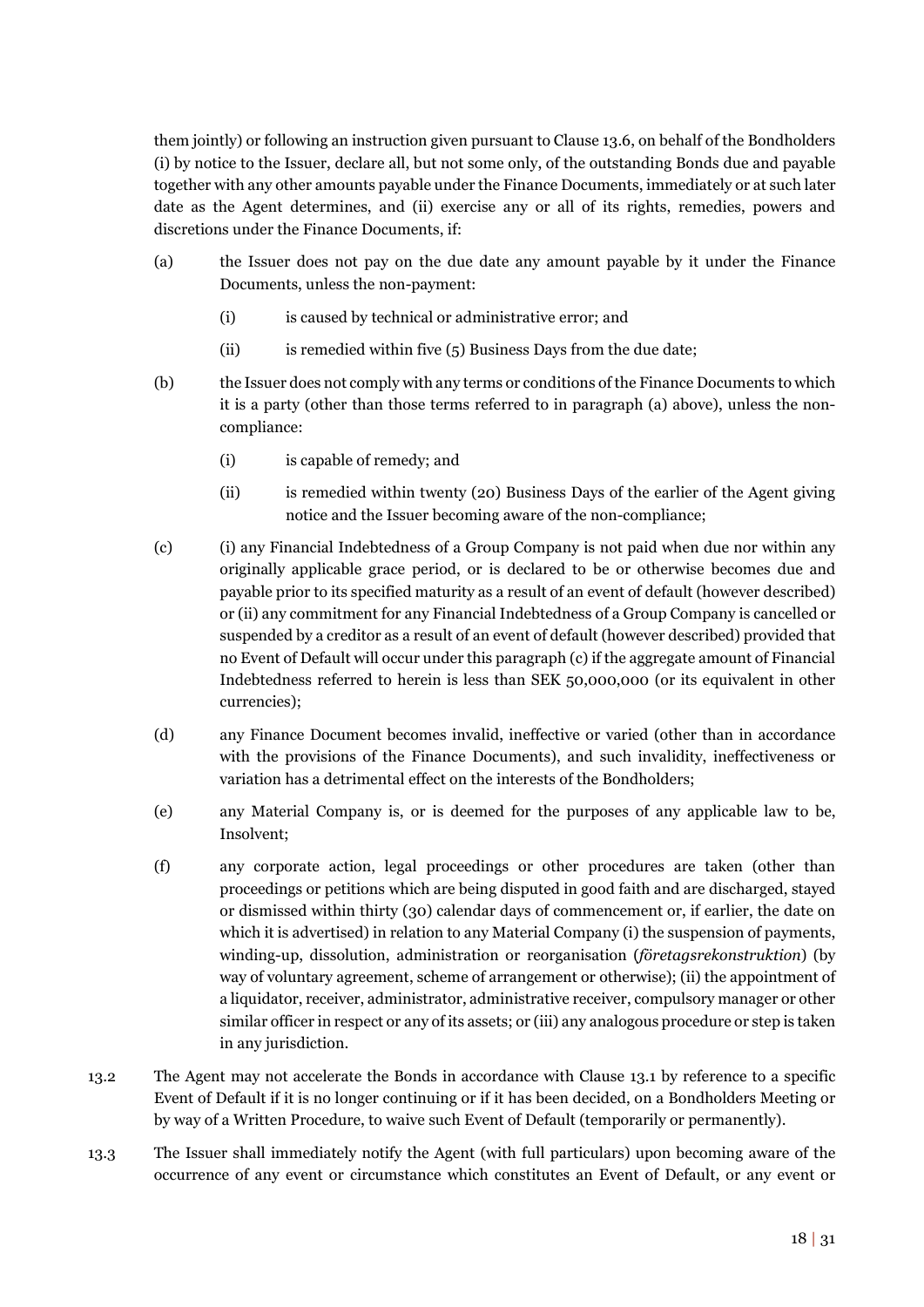circumstance which would (with the expiry of a grace period, the giving of notice, the making of any determination or any combination of any of the foregoing) constitute an Event of Default, and shall provide the Agent with such further information as it may reasonably request in writing following receipt of such notice.

- <span id="page-21-1"></span>13.4 The Agent shall notify the Bondholders of an Event of Default within five (5) Business Days of the date on which the Agent received actual knowledge of that an Event of Default has occurred and is continuing. Notwithstanding the aforesaid, the Agent may postpone a notification of an Event of Default (other than in relation to payments) up until the time stipulated in Claus[e 13.5](#page-21-2) for as long as, in the reasonable opinion of the Agent such postponement is in the interests of the Bondholders as a group. The Agent shall always be entitled to take the time necessary to determine whether an event constitutes an Event of Default.
- <span id="page-21-2"></span>13.5 The Agent shall, within twenty (20) Business Days of the date on which the Agent received actual knowledge of that an Event of Default has occurred and is continuing, decide if the Bonds shall be accelerated. If the Agent decides not to accelerate the Bonds, the Agent shall promptly seek instructions from the Bondholders in accordance with Clause [15](#page-22-0) (*Decisions by Bondholders).*
- <span id="page-21-3"></span>13.6 If the Bondholders instruct the Agent to accelerate the Bonds, the Agent shall promptly declare the Bonds due and payable and take such actions as may, in the opinion of the Agent, be necessary or desirable to enforce the rights of the Bondholders under the Finance Documents, unless the relevant Event of Default is no longer continuing.
- 13.7 If the right to accelerate the Bonds is based upon a decision of a court of law or a government authority, it is not necessary that the decision has become enforceable under law or that the period of appeal has expired in order for cause of acceleration to be deemed to exist.
- 13.8 In the event of an acceleration of the Bonds in accordance with this Clause 13, the Issuer shall redeem all Bonds at an amount per Bond equal to 100 per cent. of the Nominal Amount, together with accrued but unpaid Interest.

### <span id="page-21-0"></span>**14 DISTRIBUTION OF PROCEEDS**

- <span id="page-21-5"></span><span id="page-21-4"></span>14.1 All payments by the Issuer relating to the Bonds and the Finance Documents following an acceleration of the Bonds in accordance with Clause [13](#page-19-0) (*Acceleration of the Bonds)* shall be distributed in the following order of priority, in accordance with the instructions of the Agent:
	- (a) *first,* in or towards payment *pro rata* of (i) all unpaid fees, costs, expenses and indemnities payable by the Issuer to the Agent in accordance with the Agency Agreement and the Finance Documents (other than any indemnity given for liability against the Bondholders), (ii) other costs, expenses and indemnities relating to the acceleration of the Bonds, or the protection of the Bondholders' rights as may have been incurred by the Agent, (iii) any costs incurred by the Agent for external experts that have not been reimbursed by the Issuer in accordance with Clause [19.2.4,](#page-27-0) and (iv) any costs and expenses incurred by the Agent in relation to a Bondholders' Meeting or a Written Procedure that have not been reimbursed by the Issuer in accordance with Clause [15.16;](#page-24-0)
	- (b) (b) *secondly,* in or towards payment *pro rata* of any cost and expenses incurred by a committee arranged by the Bondholders that have not been reimbursed by the Issuer;
	- (c) (c) *thirdly,* in or towards payment *pro rata* of accrued but unpaid Interest under the Bonds (Interest due on an earlier Interest Payment Date to be paid before any Interest due on a later Interest Payment Date);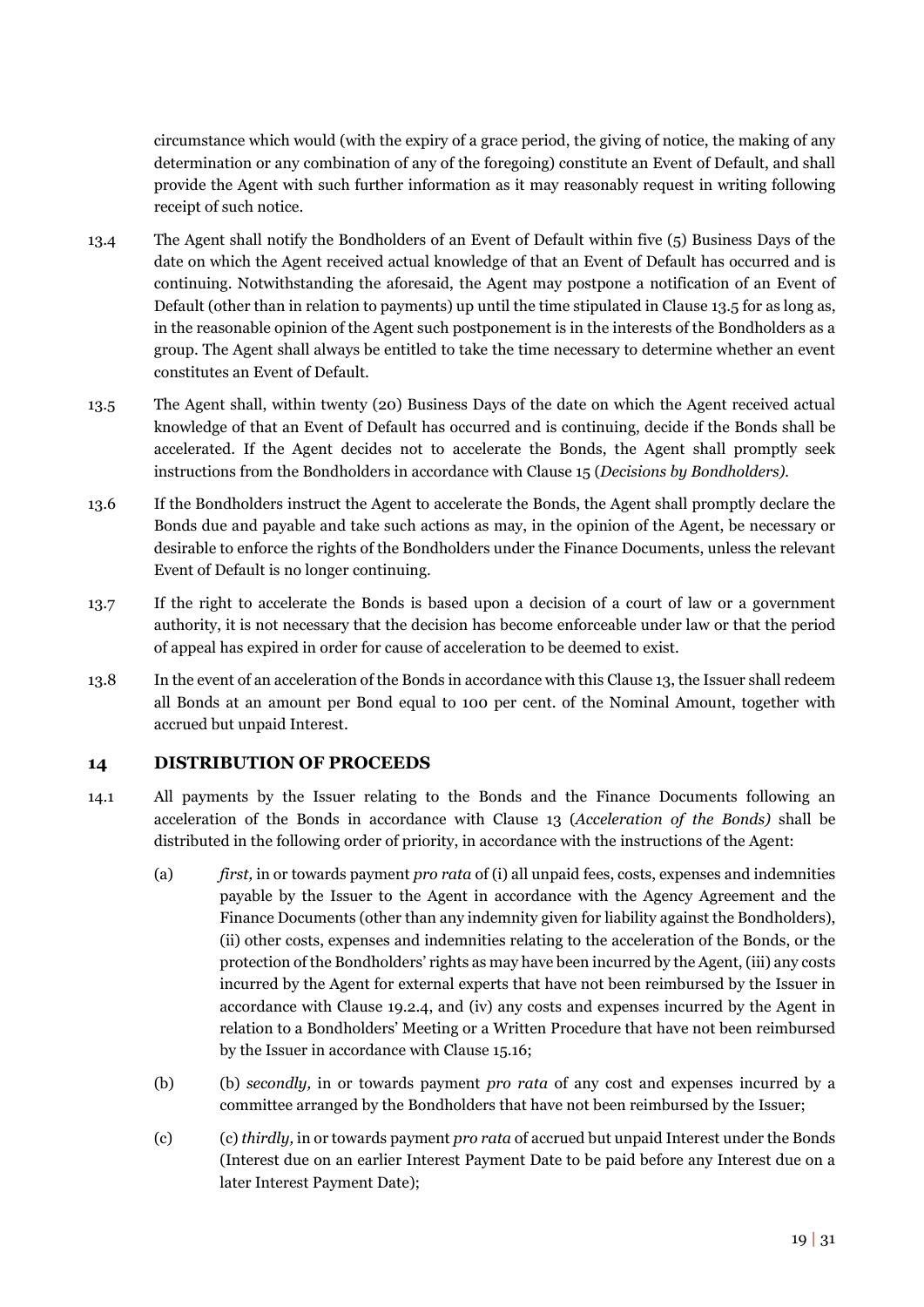- (d) (d) *fourthly,* in or towards payment *pro rata* of any unpaid principal under the Bonds; and
- (e) (e) *fifthly,* in or towards payment *pro rata* of any other costs or outstanding amounts unpaid under the Finance Documents.

Any excess funds after the application of proceeds in accordance with paragraphs (a) to (e) above shall be paid to the Issuer.

- 14.2 If a Bondholder or another party has paid any fees, costs, expenses or indemnities referred to in Clause [14.1](#page-21-4)[\(a\),](#page-21-5) such Bondholder or other party shall be entitled to reimbursement by way of a corresponding distribution in accordance with Claus[e 14.1](#page-21-4)[\(a\).](#page-21-5)
- <span id="page-22-1"></span>14.3 Funds that the Agent receives (directly or indirectly) in connection with the acceleration of the Bonds constitute escrow funds (*redovisningsmedel*) and must be held on a separate account on behalf of the Bondholders and the other interested parties. The Agent shall arrange for payments of such funds in accordance with this Clause 14 as soon as reasonably practicable.
- 14.4 If the Issuer or the Agent shall make any payment under this Clause 14, the Issuer or the Agent, as applicable, shall notify the Bondholders of any such payment at least fifteen (15) Business Days before the payment is made. The Notice from the Issuer shall specify the Redemption Date and also the Record Date on which a person shall be registered as a Bondholder to receive the amounts due on such Redemption Date. Notwithstanding the foregoing, for any Interest due but unpaid the Record Date specified in Clause [7.1](#page-13-4) shall apply.

### <span id="page-22-0"></span>**15 DECISIONS BY BONDHOLDERS**

- 15.1 A request by the Agent for a decision by the Bondholders on a matter relating to the Finance Documents shall (at the option of the Agent) be dealt with at a Bondholders' Meeting or by way of a Written Procedure.
- 15.2 Any request from the Issuer or a Bondholder (or Bondholders) representing at least ten (10) per cent. of the Adjusted Nominal Amount (such request may only be validly made by a person who is a Bondholder on the Business Day immediately following the day on which the request is received by the Agent and shall, if made by several Bondholders, be made by them jointly) for a decision by the Bondholders on a matter relating to the Finance Documents shall be directed to the Agent and dealt with at a Bondholders' Meeting or by way of a Written Procedure, as determined by the Agent. The person requesting the decision may suggest the form for decision making, but if it is in the Agent's opinion more appropriate that a matter is dealt with at a Bondholders' Meeting than by way of a Written Procedure, it shall be dealt with at a Bondholders' Meeting.
- 15.3 The Agent may refrain from convening a Bondholders' Meeting or instigating a Written Procedure if (i) the suggested decision must be approved by any person in addition to the Bondholders and such person has informed the Agent that an approval will not be given, or (ii) the suggested decision is not in accordance with applicable laws.
- 15.4 The Agent shall not be responsible for the content of a notice for a Bondholders' Meeting or a communication regarding a Written Procedure unless and to the extent it contains information provided by the Agent.
- 15.5 Should the Agent not convene a Bondholders' Meeting or instigate a Written Procedure in accordance with these Terms and Conditions, without Clause [14.3](#page-22-1) being applicable, the Issuer or the Bondholder(s) requesting a decision by the Bondholders may convene such Bondholders' Meeting or instigate such Written Procedure, as the case may be, instead. The Issuer or the Issuing Agent shall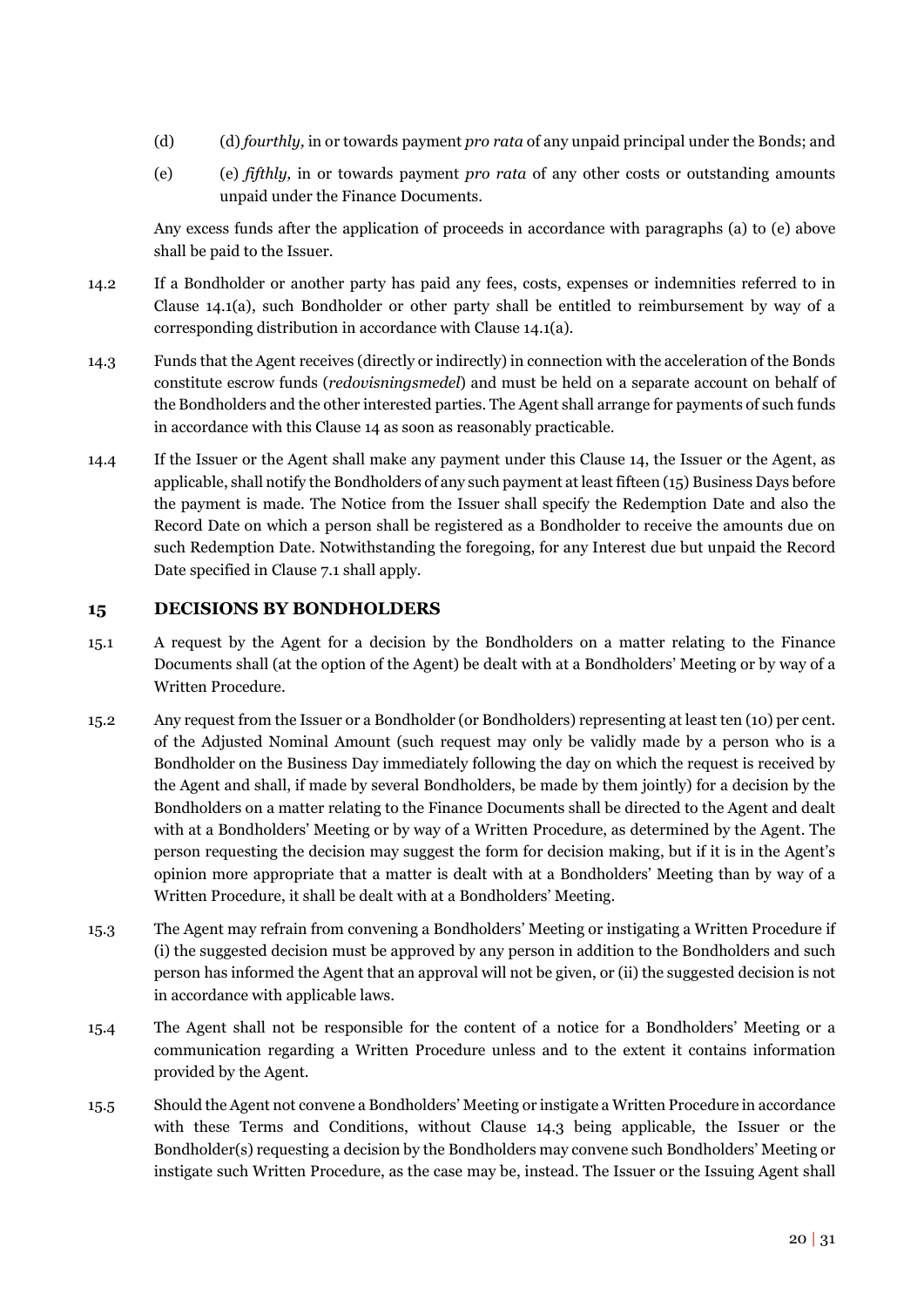upon request provide the Issuer or the convening Bondholder(s) with the information available in the Debt Register in order to convene and hold the Bondholders' Meeting or instigate and carry out the Written Procedure, as the case may be. The Issuer or Bondholder(s), as applicable, shall supply to the Agent a copy of the dispatched notice or communication.

- 15.6 Should the Issuer want to replace the Agent, it may (i) convene a Bondholders' Meeting in accordance with Clause [16.1](#page-25-2) or (ii) instigate a Written Procedure by sending communication in accordance with Claus[e 16.1,](#page-25-2) in both cases with a copy to the Agent. After a request from the Bondholders pursuant to Clause [19.4.3,](#page-29-0) the Issuer shall no later than ten (10) Business Days after receipt of such request (or such later date as may be necessary for technical or administrative reasons) convene a Bondholders' Meeting in accordance with Clause [16.1.](#page-25-2) The Issuer shall inform the Agent before a notice for a Bondholders' Meeting or communication relating to a Written Procedure where the Agent is proposed to be replaced is sent and shall, on the request of the Agent, append information from the Agent together with a notice or the communication. The Issuing Agent shall provide the Issuer with the information available in the Debt Register in order to convene and hold the Bondholders' Meeting or instigate and carry out the Written Procedure, as the case may be. The Issuer or Bondholder(s), as applicable, shall supply to the Agent a copy of the dispatched notice or communication.
- 15.7 Only a Bondholder, or a person who has been provided with a power of attorney or other authorisation pursuant to Claus[e 6](#page-12-1) (*Right to act on behalf of a Bondholder)* from a Bondholder,:
	- (a) on the Record Date prior to the date of the Bondholders' Meeting, in respect of a Bondholders' Meeting, or
	- (b) on the Business Day specified in the communication pursuant to Clause [17.3,](#page-25-3) in respect of a Written Procedure,

may exercise voting rights as a Bondholder at such Bondholders' Meeting or in such Written Procedure, provided that the relevant Bonds are included in the Adjusted Nominal Amount. Each whole Bond entitles to one vote and any fraction of a Bond voted for by a person shall be disregarded.

- <span id="page-23-0"></span>15.8 The following matters shall require the consent of Bondholders representing at least sixty-six and two thirds (66 2/3) per cent. of the Adjusted Nominal Amount for which Bondholders are voting at a Bondholders' Meeting or for which Bondholders reply in a Written Procedure in accordance with the instructions given pursuant to Claus[e 17.3:](#page-25-3)
	- (a) the issue of any Subsequent Bonds after the Issue Date, if the total nominal amount of the Bonds exceeds, or if such issue would cause the total nominal amount of the Bonds to at any time exceed, SEK 2,000,000,000 (for the avoidance of doubt, for which consent shall be required at each occasion such Subsequent Bonds are issued);
	- (b) a change to the terms of any of Claus[e 2.1,](#page-10-2) [2.4](#page-10-3) and Clause[s 2.5](#page-11-3) to [2.7;](#page-11-4)
	- (c) a change to the Interest Rate or the Nominal Amount;
	- *(d)* a change to the terms for the distribution of proceeds set out in Clause [14](#page-21-0) (*Distribution of proceeds);*
	- (e) a change to the terms dealing with the requirements for Bondholders' consent set out in this Clause 15;
	- (f) a change of issuer, an extension of the tenor of the Bonds or any delay of the due date for payment of any principal or interest on the Bonds;
	- (g) a mandatory exchange of the Bonds for other securities; and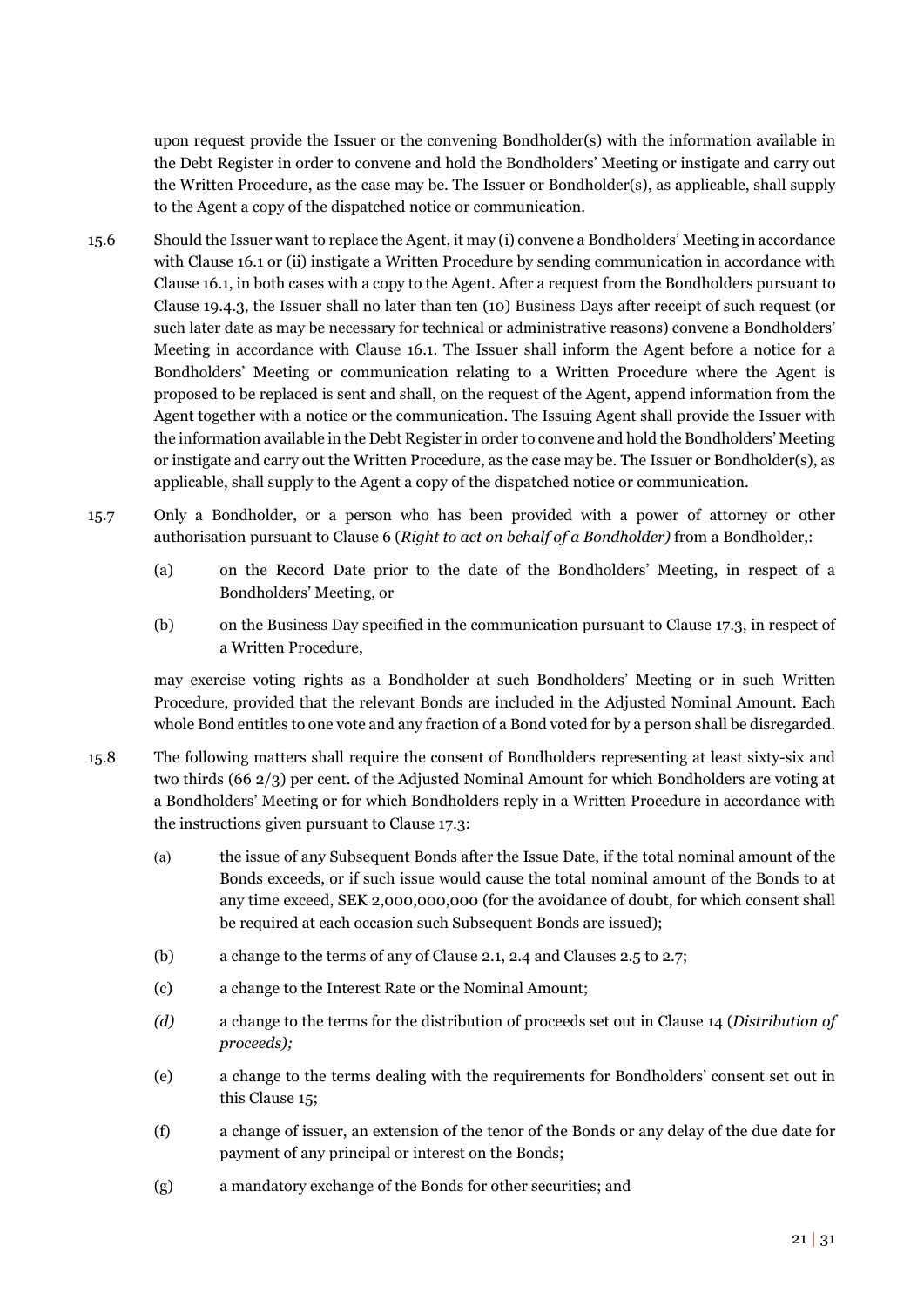- (h) early redemption of the Bonds, other than upon an acceleration of the Bonds pursuant to Clause [13 \(](#page-19-0)*Acceleration of the Bonds)* or as otherwise permitted or required by these Terms and Conditions.
- 15.9 Any matter not covered by Clause [15.8 s](#page-23-0)hall require the consent of Bondholders representing more than fifty (50) per cent. of the Adjusted Nominal Amount for which Bondholders are voting at a Bondholders' Meeting or for which Bondholders reply in a Written Procedure in accordance with the instructions given pursuant to Clause [17.3.](#page-25-3) This includes, but is not limited to, any amendment to, or waiver of, the terms of any Finance Document that does not require a higher majority (other than an amendment permitted pursuant to Claus[e 18.1](#page-26-2)[\(a\),](#page-26-3) [\(b\) o](#page-26-4)r [\(c\)\)](#page-26-5), or an acceleration of the Bonds.
- <span id="page-24-1"></span>15.10 Quorum at a Bondholders' Meeting or in respect of a Written Procedure only exists if a Bondholder (or Bondholders) representing at least fifty (50) per cent. of the Adjusted Nominal Amount in case of a matter pursuant to Clause [15.8,](#page-23-0) and otherwise twenty (20) per cent. of the Adjusted Nominal Amount:
	- (a) if at a Bondholders' Meeting, attend the meeting in person or by other means prescribed by the Agent (or appear through duly authorised representatives); or
	- (b) if in respect of a Written Procedure, reply to the request.
- 15.11 If a quorum does not exist at a Bondholders' Meeting or in respect of a Written Procedure, the Agent or the Issuer shall convene a second Bondholders' Meeting (in accordance with Claus[e 16.1\)](#page-25-2) or initiate a second Written Procedure (in accordance with Clause [17.1\)](#page-25-4), as the case may be, provided that the relevant proposal has not been withdrawn by the person(s) who initiated the procedure for Bondholders' consent. The quorum requirement in Clause [15.10](#page-24-1) shall not apply to such second Bondholders' Meeting or Written Procedure.
- 15.12 Any decision which extends or increases the obligations of the Issuer or the Agent, or limits, reduces or extinguishes the rights or benefits of the Issuer or the Agent, under the Finance Documents shall be subject to the Issuer's or the Agent's consent, as applicable.
- 15.13 A Bondholder holding more than one Bond need not use all its votes or cast all the votes to which it is entitled in the same way and may in its discretion use or cast some of its votes only.
- 15.14 The Issuer may not, directly or indirectly, pay or cause to be paid any consideration to or for the benefit of any Bondholder for or as inducement to any consent under these Terms and Conditions, unless such consideration is offered to all Bondholders that consent at the relevant Bondholders' Meeting or in a Written Procedure within the time period stipulated for the consideration to be payable or the time period for replies in the Written Procedure, as the case may be.
- 15.15 A matter decided at a duly convened and held Bondholders' Meeting or by way of Written Procedure is binding on all Bondholders, irrespective of them being present or represented at the Bondholders' Meeting or responding in the Written Procedure. The Bondholders that have not adopted or voted for a decision shall not be liable for any damages that this may cause the Issuer or the other Bondholders.
- <span id="page-24-0"></span>15.16 All costs and expenses incurred by the Issuer or the Agent for the purpose of convening a Bondholders' Meeting or for the purpose of carrying out a Written Procedure, including reasonable fees to the Agent, shall be paid by the Issuer.
- 15.17 If a decision shall be taken by the Bondholders on a matter relating to the Finance Documents, the Issuer shall promptly at the request of the Agent provide the Agent with a certificate specifying the number of Bonds owned by Group Companies per the Record Date for voting, irrespective of whether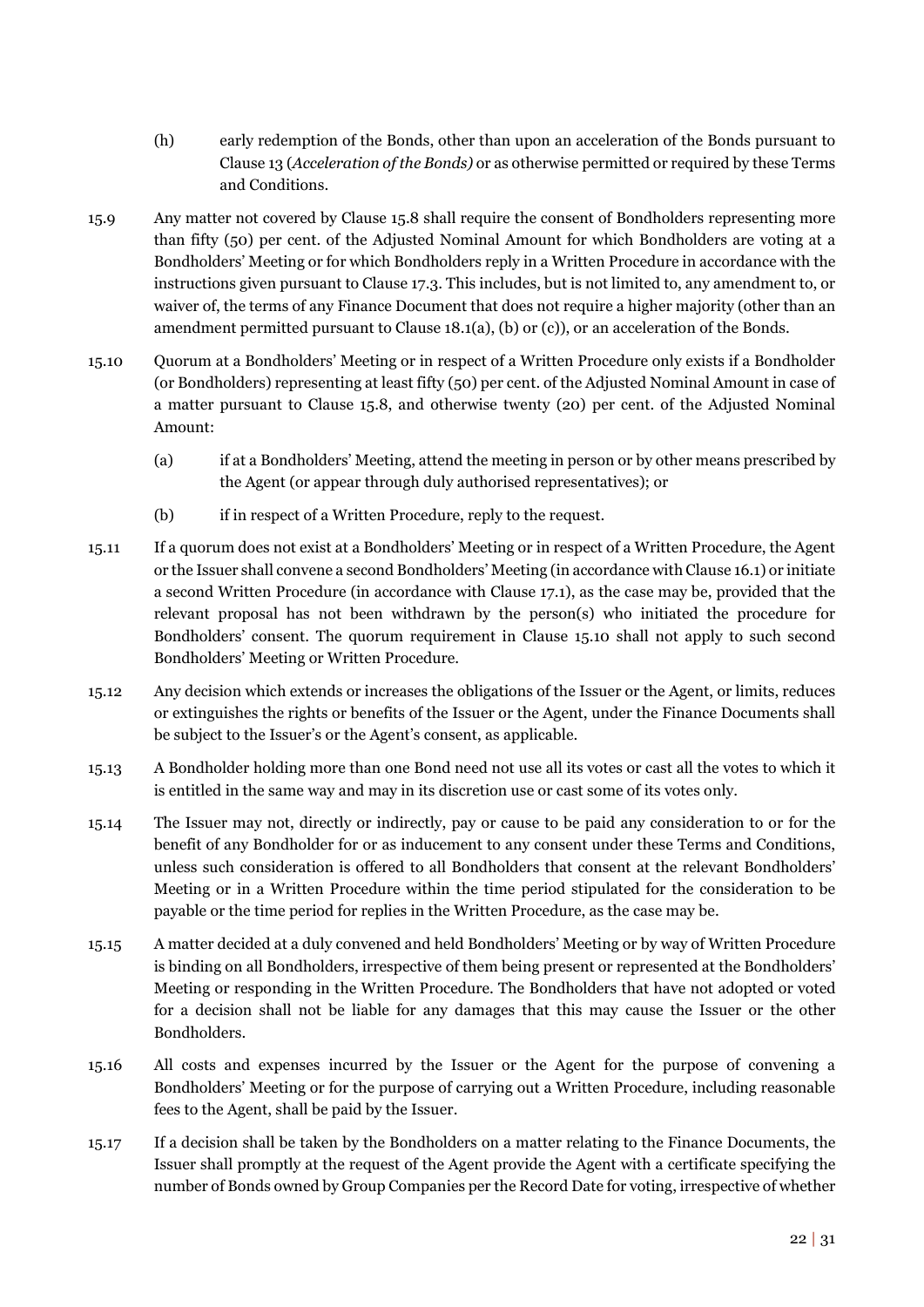such person is a Bondholder. The Agent shall not be responsible for the accuracy of such certificate or otherwise be responsible for determining whether a Bond is owned by a Group Company.

<span id="page-25-5"></span>15.18 Information about decisions taken at a Bondholders' Meeting or by way of a Written Procedure shall promptly be sent by notice to the Bondholders and published on the websites of the Issuer and the Agent, provided that a failure to do so shall not invalidate any decision made or voting result achieved. The minutes from the relevant Bondholders' Meeting or Written Procedure shall at the request of a Bondholder be sent to it by the Issuer or the Agent, as applicable.

# <span id="page-25-0"></span>**16 BONDHOLDERS' MEETING**

- <span id="page-25-2"></span>16.1 The Agent shall convene a Bondholders' Meeting by sending a notice thereof to each Bondholder no later than five (5) Business Days after receipt of a request from the Issuer or the Bondholder(s) (or such later date as may be necessary for technical or administrative reasons).
- 16.2 Should the Issuer want to replace the Agent, it may convene a Bondholders' Meeting in accordance with Clause [16.1](#page-25-2) with a copy to the Agent. After a request from the Bondholders pursuant to Clause [19.4.3,](#page-29-0) the Issuer shall no later than five (5) Business Days after receipt of such request (or such later date as may be necessary for technical or administrative reasons) convene a Bondholders' Meeting in accordance with Clause [16.1.](#page-25-2)
- 16.3 The notice pursuant to Clause [16.1](#page-25-2) shall include (i) time for the meeting, (ii) place for the meeting, (iii) agenda for the meeting (including each request for a decision by the Bondholders) and (iv) a form of power of attorney. Only matters that have been included in the notice may be resolved upon at the Bondholders' Meeting. Should prior notification by the Bondholders be required in order to attend the Bondholders' Meeting, such requirement shall be included in the notice.
- 16.4 The Bondholders' Meeting shall be held no earlier than fifteen (15) Business Days and no later than thirty (30) Business Days from the notice.
- 16.5 Without amending or varying these Terms and Conditions, the Agent may prescribe such further regulations regarding the convening and holding of a Bondholders' Meeting as the Agent may deem appropriate. Such regulations may include a possibility for Bondholders to vote without attending the meeting in person.

# <span id="page-25-1"></span>**17 WRITTEN PROCEDURE**

- <span id="page-25-4"></span>17.1 The Agent shall instigate a Written Procedure no later than five (5) Business Days after receipt of a request from the Issuer or the Bondholder(s) (or such later date as may be necessary for technical or administrative reasons) by sending a communication to each such person who is registered as a Bondholder on the Record Date prior to the date on which the communication is sent.
- 17.2 Should the Issuer want to replace the Agent, it may send a communication in accordance with Clause [17.1 t](#page-25-4)o each Bondholder with a copy to the Agent.
- <span id="page-25-3"></span>17.3 A communication pursuant to Clause [17.1](#page-25-4) shall include (i) each request for a decision by the Bondholders, (ii) a description of the reasons for each request, (iii) a specification of the Business Day on which a person must be registered as a Bondholder in order to be entitled to exercise voting rights, (iv) instructions and directions on where to receive a form for replying to the request (such form to include an option to vote yes or no for each request) as well as a form of power of attorney, and (v) the stipulated time period within which the Bondholder must reply to the request (such time period to last at least fifteen (15) Business Days from the communication pursuant to Clause [17.1\)](#page-25-4). If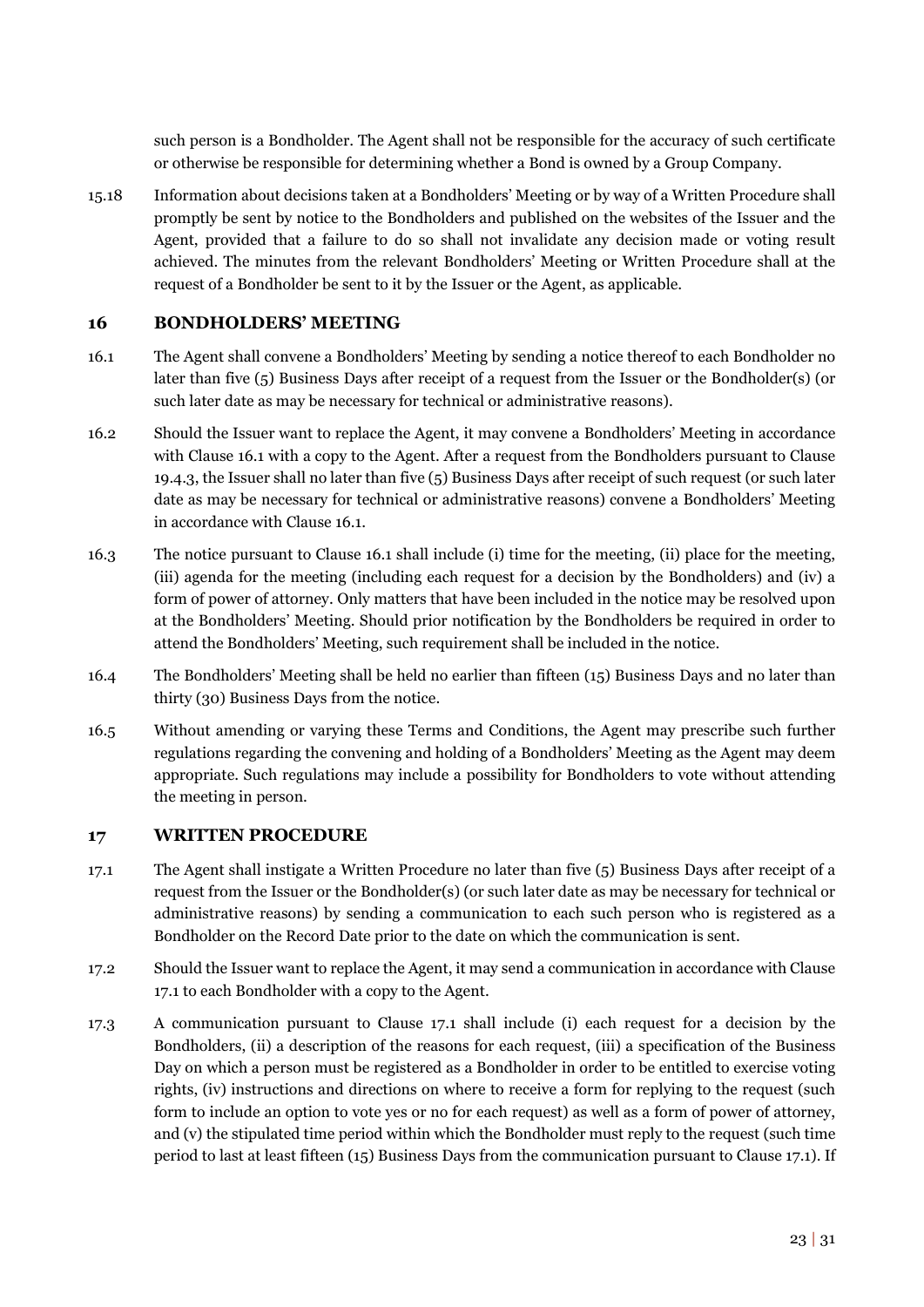the voting shall be made electronically, instructions for such voting shall be included in the communication.

17.4 When the requisite majority consents of the total Adjusted Nominal Amount pursuant to Clauses 15.8 and 15.9. have been received in a Written Procedure, the relevant decision shall be deemed to be adopted pursuant to Clauses 15.8 and 15.9**,** as the case may be, even if the time period for replies in the Written Procedure has not yet expired.

# <span id="page-26-0"></span>**18 AMENDMENTS AND WAIVERS**

- <span id="page-26-4"></span><span id="page-26-3"></span><span id="page-26-2"></span>18.1 The Issuer and the Agent (acting on behalf of the Bondholders) may agree to amend the Finance Documents or waive any provision in a Finance Document or any other document relating to the Bonds, provided that:
	- (a) the Agent is satisfied that such amendment or waiver is not detrimental to the interest of the Bondholders as a group;
	- (b) the Agent is satisfied that such amendment or waiver is made solely for the purpose of rectifying obvious errors and mistakes;
	- (c) such amendment or waiver is required by any applicable law, a court ruling or a decision by a relevant authority; or
	- (d) such amendment or waiver has been duly approved by the Bondholders in accordance with Clause [15 \(](#page-22-0)*Decisions by Bondholders)* and the Agent has received any conditions precedent specified for the effectiveness of the approval by the Bondholders.
- <span id="page-26-5"></span>18.2 The consent of the Bondholders is not necessary to approve the particular form of any amendment to the Finance Documents. It is sufficient if such consent approves the substance of the amendment.
- 18.3 The Agent shall promptly notify the Bondholders of any amendments or waivers made in accordance with Clause [18.1,](#page-26-2) setting out the date from which the amendment or waiver will be effective, and ensure that any amendments to the Finance Documents are published in the manner stipulated in Clause [10.4](#page-16-2) (*Publication of Finance Documents).* The Issuer shall ensure that any amendments to the Finance Documents are duly registered with the CSD and each other relevant organisation or authority.
- 18.4 An amendment to the Finance Documents shall take effect on the date determined by the Bondholders Meeting, in the Written Procedure or by the Agent, as the case may be.

# <span id="page-26-1"></span>**19 APPOINTMENT AND REPLACEMENT OF THE AGENT**

### **19.1 Appointment of Agent**

19.1.1 By subscribing for Bonds, each initial Bondholder appoints the Agent to act as its agent in all matters relating to the Bonds and the Finance Documents, and authorises the Agent to act on its behalf (without first having to obtain its consent, unless such consent is specifically required by these Terms and Conditions) in any legal or arbitration proceedings relating to the Bonds held by such Bondholder, including the winding up, dissolution, liquidation, company reorganisation (*företagsrekonstruktion)* or bankruptcy (*konkurs)* (or its equivalent in any other jurisdiction) of the Issuer. By acquiring Bonds, each subsequent Bondholder confirms such appointment and authorisation for the Agent to act on its behalf.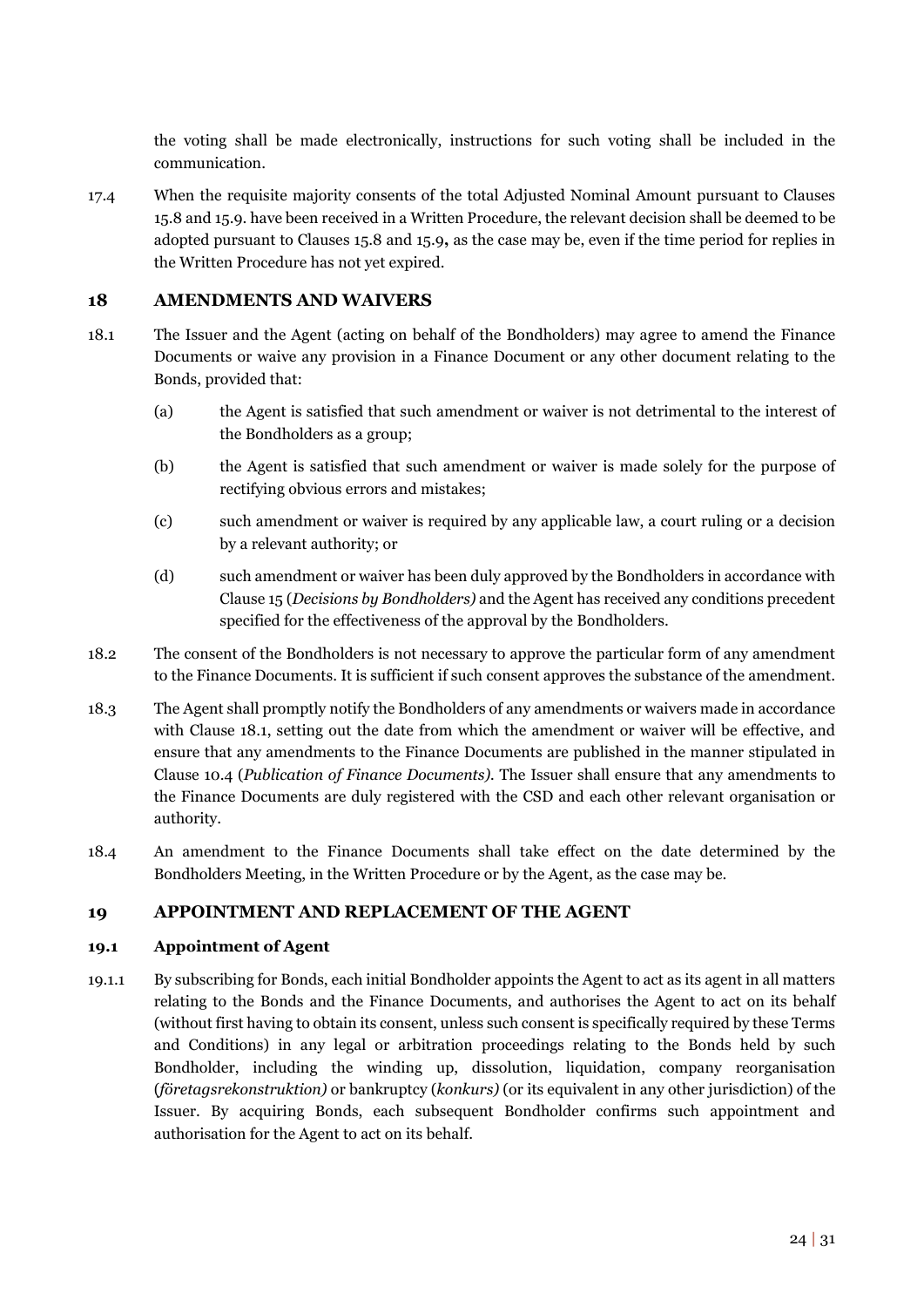- <span id="page-27-1"></span>19.1.2 Each Bondholder shall immediately upon request provide the Agent with any such documents, including a written power of attorney (in form and substance satisfactory to the Agent), that the Agent deems necessary for the purpose of exercising its rights and/or carrying out its duties under the Finance Documents. The Agent is under no obligation to represent a Bondholder which does not comply with such request.
- 19.1.3 The Issuer shall promptly upon request provide the Agent with any documents and other assistance (in form and substance satisfactory to the Agent), that the Agent deems necessary for the purpose of exercising its rights and/or carrying out its duties under the Finance Documents.
- 19.1.4 The Agent is entitled to fees for all its work in such capacity and to be indemnified for costs, losses and liabilities on the terms set out in the Finance Documents and the Agency Agreement and the Agent's obligations as Agent under the Finance Documents are conditioned upon the due payment of such fees and indemnifications.
- 19.1.5 The Agent may act as agent or trustee for several issues of securities issued by or relating to the Issuer and other Group Companies notwithstanding potential conflicts of interest.

#### **19.2 Duties of the Agent**

- 19.2.1 The Agent shall represent the Bondholders in accordance with the Finance Documents.
- 19.2.2 When acting pursuant to the Finance Documents, the Agent is always acting with binding effect on behalf of the Bondholders. The Agent is never acting as an advisor to the Bondholders or the Issuer. Any advice or opinion from the Agent does not bind the Bondholders or the Issuer.
- 19.2.3 When acting pursuant to the Finance Documents, the Agent shall carry out its duties with reasonable care and skill in a proficient and professional manner.
- <span id="page-27-0"></span>19.2.4 The Agent shall treat all Bondholders equally and, when acting pursuant to the Finance Documents, act with regard only to the interests of the Bondholders as a group and shall not be required to have regard to the interests or to act upon or comply with any direction or request of any other person, other than as explicitly stated in the Finance Documents.
- 19.2.5 The Agent is always entitled to delegate its duties to other professional parties and to engage external experts when carrying out its duties as agent, without having to first obtain any consent from the Bondholders or the Issuer. The Agent shall however remain liable for any actions of such parties if such parties are performing duties of the Agent under the Finance Documents.
- 19.2.6 The Issuer shall on demand by the Agent pay all costs for external experts engaged by it (i) after the occurrence of an Event of Default, (ii) for the purpose of investigating or considering (A) an event or circumstance which the Agent reasonably believes is or may lead to an Event of Default or (B) a matter relating to the Issuer or the Finance Documents which the Agent reasonably believes may be detrimental to the interests of the Bondholders under the Finance Documents, and (iii) in connection with any Bondholders' Meeting or Written Procedure, or (iv) in connection with any amendment (whether contemplated by the Finance Documents or not) or waiver under the Finance Documents. Any compensation for damages or other recoveries received by the Agent from external experts engaged by it for the purpose of carrying out its duties under the Finance Documents shall be distributed in accordance with Clause [14 \(](#page-21-0)*Distribution of Proceeds*).
- 19.2.7 The Agent shall, as applicable, enter into agreements with the CSD, and comply with such agreement and the CSD Rules applicable to the Agent, as may be necessary in order for the Agent to carry out its duties under the Finance Documents.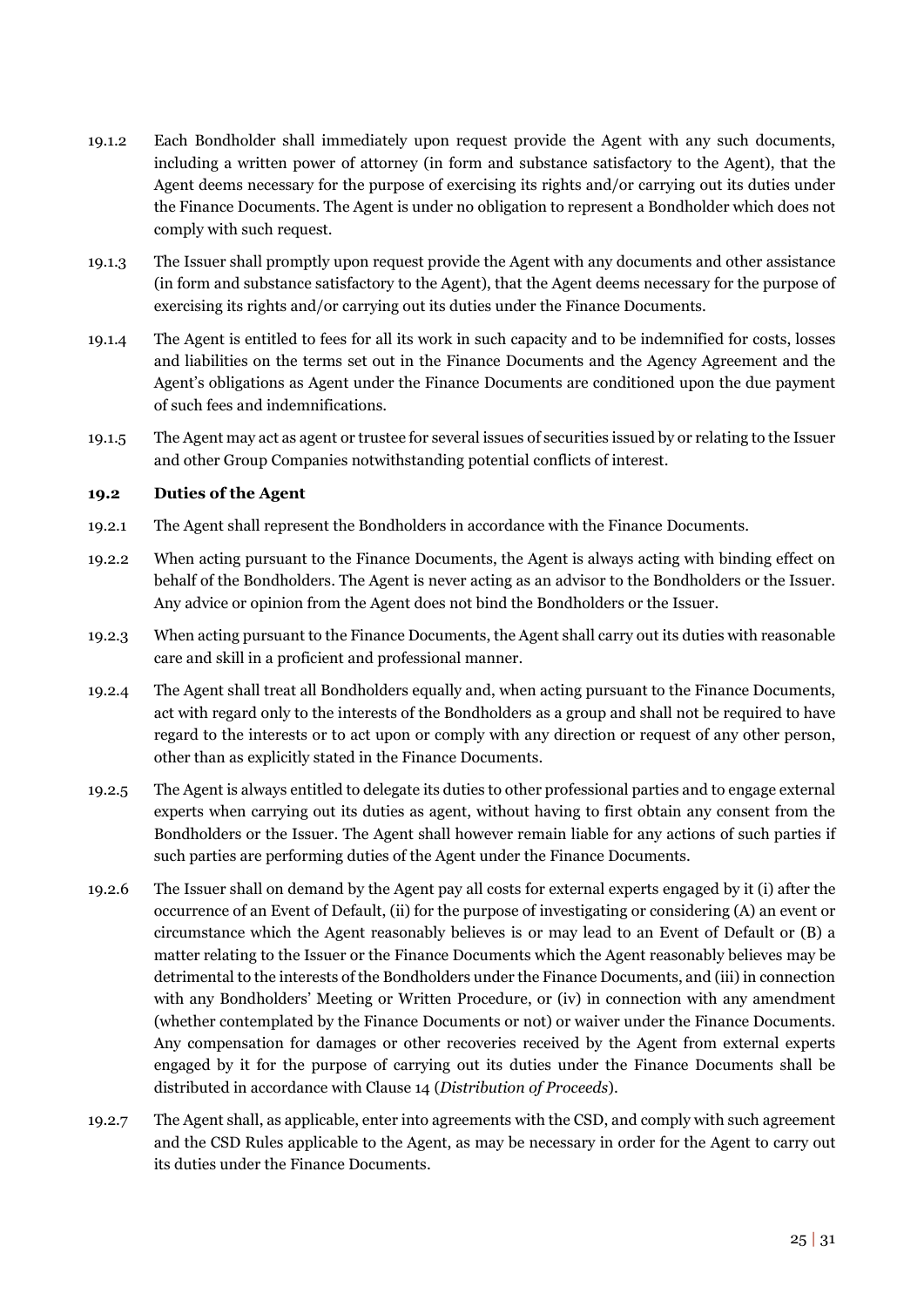- 19.2.8 Other than as specifically set out in the Finance Documents, the Agent shall not be obliged to monitor (i) whether any Event of Default has occurred, (ii) the performance, default or any breach by the Issuer or any other party of its obligations under the Finance Documents, or (iii) whether any other event specified in any Finance Document has occurred. Should the Agent not receive such information, the Agent is entitled to assume that no such event or circumstance exists or can be expected to occur, provided that the Agent does not have actual knowledge of such event or circumstance.
- 19.2.9 The Agent shall review each Compliance Certificate delivered to it to determine that it meets the requirements as agreed between the Issuer and the Agent.
- 19.2.10 The Agent shall ensure that it receives evidence satisfactory to it that Finance Documents which are required to be delivered to the Agent are duly authorised and executed (as applicable). The Issuer shall promptly upon request provide the Agent with such documents and evidence as the Agent reasonably considers necessary for the purpose of being able to comply with this Clause 19.2.10. Other than as set out above, the Agent shall neither be liable to the Issuer or the Bondholders for damage due to any documents and information delivered to the Agent not being accurate, correct and complete, unless it has actual knowledge to the contrary, nor be liable for the content, validity, perfection or enforceability of such documents.
- <span id="page-28-1"></span>19.2.11 Notwithstanding any other provision of the Finance Documents to the contrary, the Agent is not obliged to do or omit to do anything if it would or might in its reasonable opinion constitute a breach of any regulation.
- <span id="page-28-0"></span>19.2.12 If in the Agent's reasonable opinion the cost, loss or liability which it may incur (including reasonable fees to the Agent) in complying with instructions of the Bondholders, or taking any action at its own initiative, will not be covered by the Issuer, the Agent may refrain from acting in accordance with such instructions, or taking such action, until it has received such funding or indemnities (or adequate Security has been provided therefore) as it may reasonably require.
- 19.2.13 The Agent shall give a notice to the Bondholders (i) before it ceases to perform its obligations under the Finance Documents by reason of the non-payment by the Issuer of any fee or indemnity due to the Agent under the Finance Documents or the Agency Agreement or (ii) if it refrains from acting for any reason described in Claus[e 19.2.12.](#page-28-0)

#### **19.3 Limited liability for the Agent**

- 19.3.1 The Agent will not be liable to the Bondholders for damage or loss caused by any action taken or omitted by it under or in connection with any Finance Document, unless directly caused by its negligence or wilful misconduct. The Agent shall never be responsible for indirect or consequential loss.
- 19.3.2 The Agent shall not be considered to have acted negligently if it has acted in accordance with advice from or opinions of reputable external experts or if the Agent has acted with reasonable care in a situation when the Agent considers that it is detrimental to the interests of the Bondholders to delay the action in order to first obtain instructions from the Bondholders.
- 19.3.3 The Agent shall not be liable for any delay (or any related consequences) in crediting an account with an amount required pursuant to the Finance Documents to be paid by the Agent to the Bondholders, provided that the Agent has taken all necessary steps as soon as reasonably practicable to comply with the regulations or operating procedures of any recognised clearing or settlement system used by the Agent for that purpose.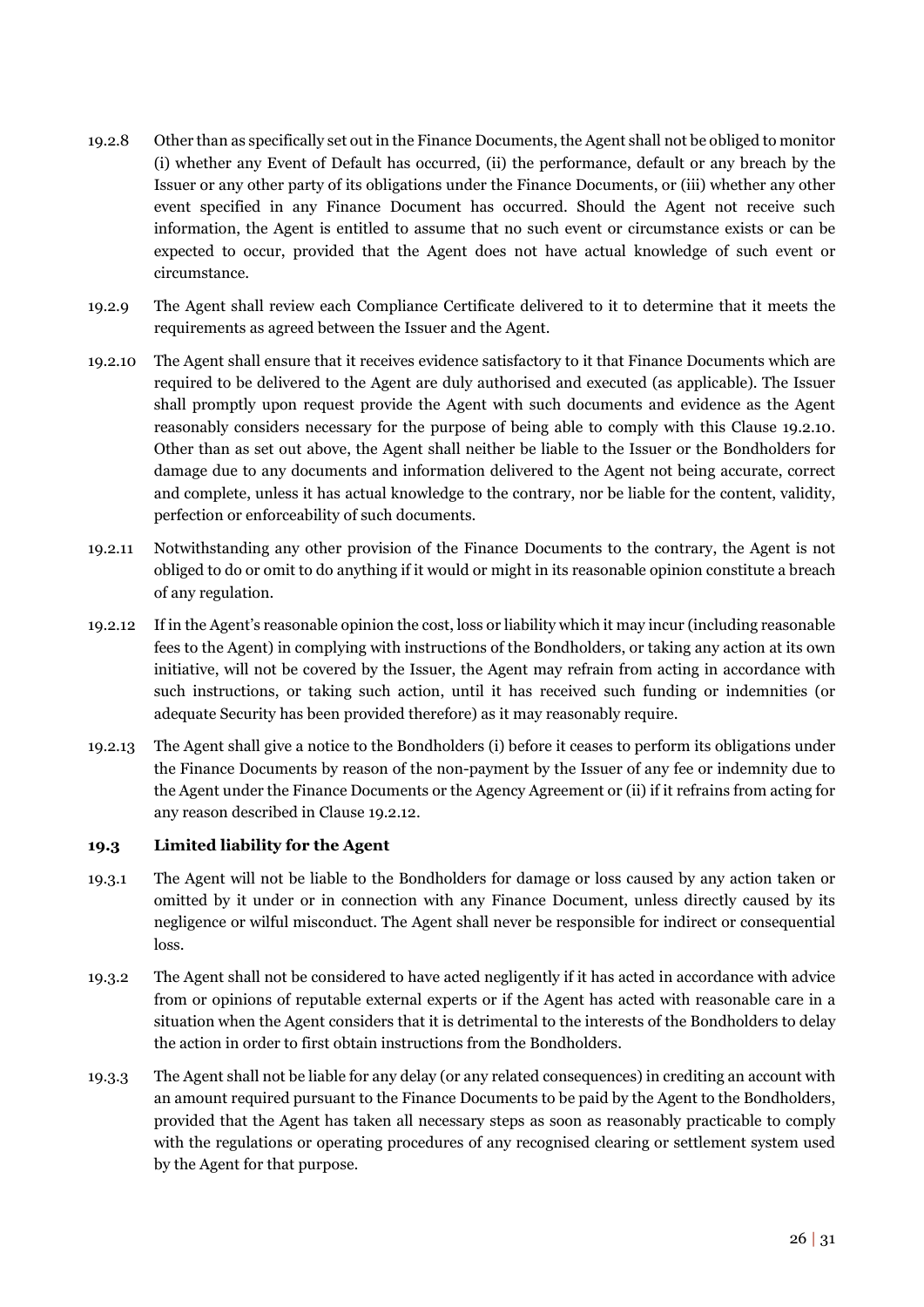- 19.3.4 The Agent shall have no liability to the Issuer or the Bondholders for damage caused by the Agent acting in accordance with instructions of the Bondholders given in accordance with the Finance Documents.
- 19.3.5 Any liability towards the Issuer which is incurred by the Agent in acting under, or in relation to, the Finance Documents shall not be subject to set-off against the obligations of the Issuer to the Bondholders under the Finance Documents.

#### **19.4 Replacement of the Agent**

- 19.4.1 Subject to Clause [19.4.6,](#page-29-1) the Agent may resign by giving notice to the Issuer and the Bondholders, in which case the Bondholders shall appoint a successor Agent at a Bondholders' Meeting convened by the retiring Agent or by way of Written Procedure initiated by the retiring Agent.
- 19.4.2 Subject to Clause [19.4.6,](#page-29-1) if the Agent is Insolvent, the Agent shall be deemed to resign as Agent and the Issuer shall within ten (10) Business Days appoint a successor Agent which shall be an independent financial institution or other reputable company which regularly acts as agent under debt issuances.
- <span id="page-29-0"></span>19.4.3 A Bondholder (or Bondholders) representing at least ten (10) per cent. of the Adjusted Nominal Amount may, by notice to the Issuer (such notice shall, if given by several Bondholders, be given by them jointly), require that a Bondholders' Meeting is held for the purpose of dismissing the Agent and appointing a new Agent. The Issuer may, at a Bondholders' Meeting convened by it or by way of Written Procedure initiated by it, propose to the Bondholders that the Agent be dismissed and a new Agent appointed.
- <span id="page-29-2"></span>19.4.4 If the Bondholders have not appointed a successor Agent within ninety (90) days after (i) the earlier of the notice of resignation was given or the resignation otherwise took place or (ii) the Agent was dismissed through a decision by the Bondholders, the Issuer shall within thirty (30) days thereafter appoint a successor Agent which shall be an independent financial institution or other reputable company which regularly acts as agent under debt issuances.
- 19.4.5 The retiring Agent shall, at its own cost, make available to the successor Agent such documents and records and provide such assistance as the successor Agent may reasonably request for the purposes of performing its functions as Agent under the Finance Documents.
- <span id="page-29-1"></span>19.4.6 The Agent's resignation or dismissal shall only take effect upon the earlier of (i) the appointment of a successor Agent and acceptance by such successor Agent of such appointment and the execution of all necessary documentation to effectively substitute the retiring Agent, and (ii) the period pursuant to Clause [19.4.4](#page-29-2) (ii) having lapsed.
- 19.4.7 Upon the appointment of a successor, the retiring Agent shall be discharged from any further obligation in respect of the Finance Documents but shall remain entitled to the benefit of the Finance Documents and remain liable under the Finance Documents in respect of any action which it took or failed to take whilst acting as Agent. Its successor, the Issuer and each of the Bondholders shall have the same rights and obligations amongst themselves under the Finance Documents as they would have had if such successor had been the original Agent.
- 19.4.8 In the event that there is a change of the Agent in accordance with this Clause 19.4, the Issuer shall execute such documents and take such actions as the new Agent may reasonably require for the purpose of vesting in such new Agent the rights, powers and obligation of the Agent and releasing the retiring Agent from its further obligations under the Finance Documents and the Agency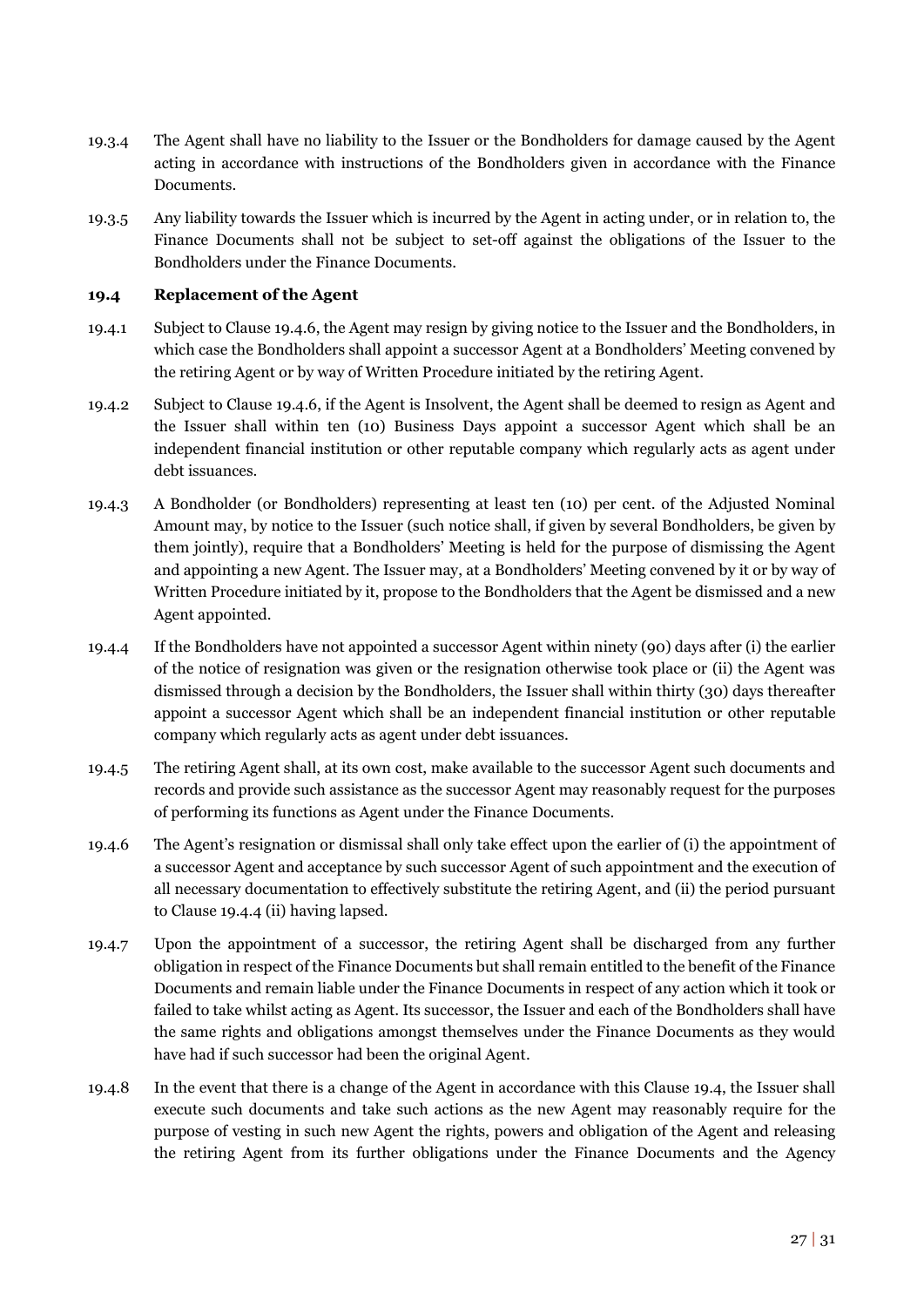Agreement. Unless the Issuer and the new Agent agree otherwise, the new Agent shall be entitled to the same fees and the same indemnities as the retiring Agent.

### <span id="page-30-0"></span>**20 APPOINTMENT AND REPLACEMENT OF THE ISSUING AGENT**

- 20.1 The Issuer appoints the Issuing Agent to manage certain specified tasks under these Terms and Conditions and in accordance with the legislation, rules and regulations applicable to and/or issued by the CSD and relating to the Bonds.
- 20.2 The Issuing Agent may retire from its assignment or be dismissed by the Issuer, provided that the Issuer has approved that a commercial bank or securities institution approved by the CSD accedes as new Issuing Agent at the same time as the old Issuing Agent retires or is dismissed. If the Issuing Agent is Insolvent, the Issuer shall immediately appoint a new Issuing Agent, which shall replace the old Issuing Agent as issuing agent in accordance with these Terms and Conditions.
- 20.3 The Issuing Agent shall enter into agreements with the CSD and comply with such agreement and the CSD Rules applicable to the Issuing Agent, as may be necessary in order for the Issuing Agent to carry out its duties under the Terms and Conditions / Finance Documents.

### <span id="page-30-1"></span>**21 APPOINTMENT AND REPLACEMENT OF THE CSD**

- 21.1 The Issuer has appointed the CSD to manage certain tasks under these Terms and Conditions and in accordance with the CSD Rules and the other regulations applicable to the Bonds.
- *21.2* The CSD may retire from its assignment or be dismissed by the Issuer, provided that the Issuer has effectively appointed a replacement CSD that accedes as CSD at the same time as the old CSD retires or is dismissed and provided also that the replacement does not have a negative effect on any Bondholder or the listing of the Bonds on the Regulated Market. The replacing CSD must be authorised to professionally conduct clearing operations pursuant to the Regulation (EU) No 909/2014 and be authorised as a central securities depository in accordance with the Financial Instruments Accounts Act (*lag (1998:1479) om värdepapperscentraler och kontoföring av finansiella instrument).*

# <span id="page-30-2"></span>**22 NO DIRECT ACTIONS BY BONDHOLDERS**

- <span id="page-30-3"></span>22.1 A Bondholder may not take any steps whatsoever against the Issuer to enforce or recover any amount due or owing to it pursuant to the Finance Documents, or to initiate, support or procure the windingup, dissolution, liquidation, company reorganisation (*företagsrekonstruktion)* or bankruptcy (*konkurs)* (or its equivalent in any other jurisdiction) of the Issuer in relation to any of the obligations or liabilities of the Issuer under the Finance Documents. Such steps may only be taken by the Agent.
- 22.2 Clause [22.1](#page-30-3) shall not apply if the Agent has been instructed by the Bondholders in accordance with the Finance Documents to take certain actions but fails for any reason to take, or is unable to take (for any reason other than a failure by a Bondholder to provide documents in accordance with Clause [19.1.2\)](#page-27-1), such actions within a reasonable period of time and such failure or inability is continuing. However, if the failure to take certain actions is caused by the non-payment by the Issuer of any fee or indemnity due to the Agent under the Finance Documents or the Agency Agreement or by any reason described in Clause [19.2.11,](#page-28-1) such failure must continue for at least forty (40) Business Days after notice pursuant to Claus[e 19.2.12 b](#page-28-0)efore a Bondholder may take any action referred to in Clause [22.1.](#page-30-3)
- 22.3 The provisions of Claus[e 22.1 s](#page-30-3)hall not in any way limit an individual Bondholder's right to claim and enforce payments which are due by the Issuer to some but not all Bondholders.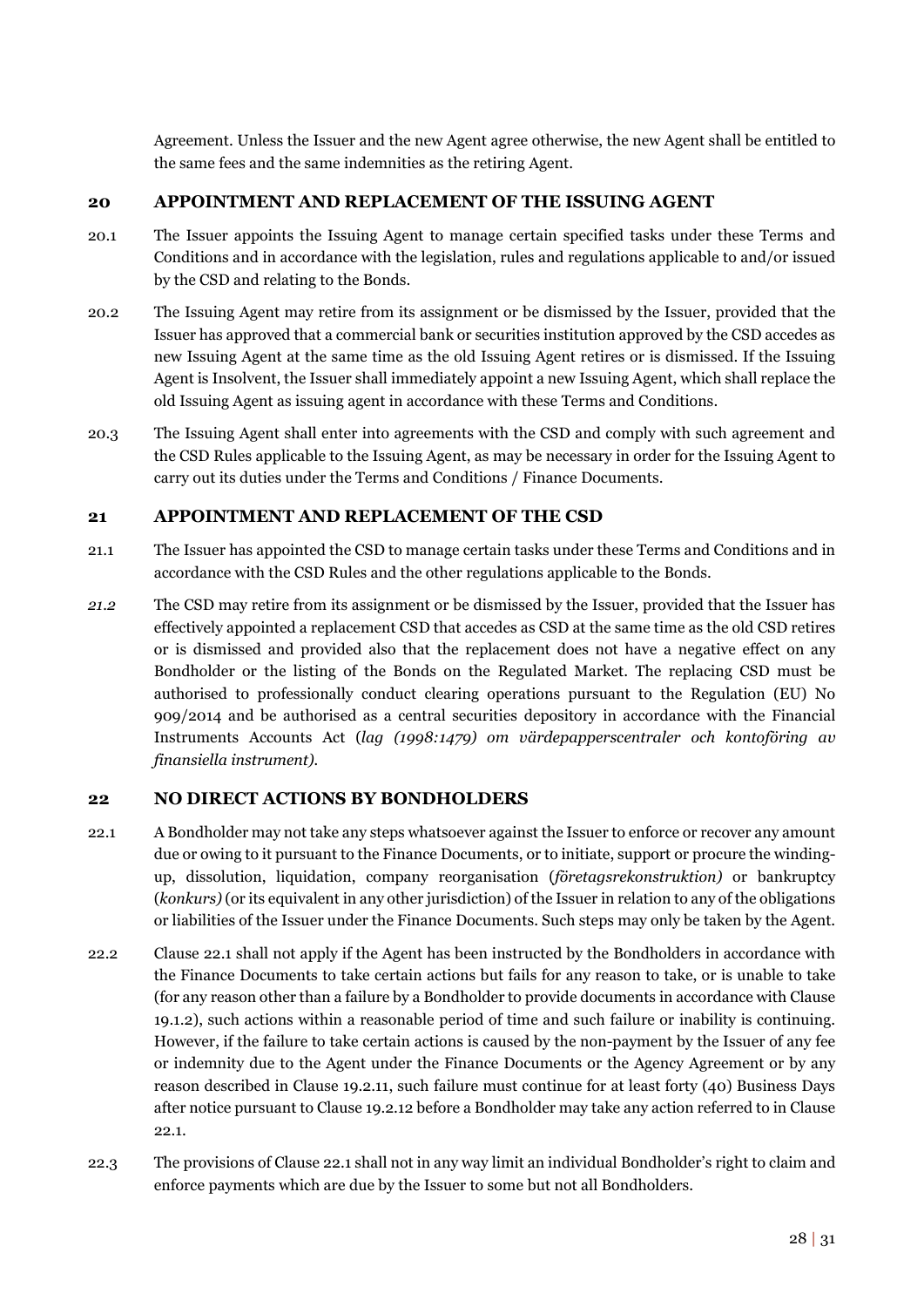# <span id="page-31-0"></span>**23 PRESCRIPTION**

- 23.1 The right to receive repayment of the principal of the Bonds shall be prescribed and become void ten (10) years from the relevant Redemption Date. The right to receive payment of interest (excluding any capitalised interest) shall be prescribed and become void three (3) years from the relevant due date for payment. The Issuer is entitled to any funds set aside for payments in respect of which the Bondholders' right to receive payment has been prescribed and has become void.
- 23.2 If a limitation period is duly interrupted in accordance with the Swedish Act on Limitations (*preskriptionslag (1981:130)),* a new limitation period of ten (10) years with respect to the right to receive repayment of the principal of the Bond, and of three (3) years with respect to receive payment of interest (excluding capitalised interest) will commence, in both cases calculated from the date of interruption of the limitation period, as such date is determined pursuant to the provisions of the Swedish Act on Limitations.

# <span id="page-31-1"></span>**24 NOTICES AND PRESS RELEASES**

### **24.1 Notices**

- <span id="page-31-2"></span>24.1.1 Any notice or other communication to be made under or in connection with the Finance Documents:
	- (a) if to the Agent, shall be given at the address specified on its website nordictrustee.com . on the Business Day prior to dispatch or, if sent by email by the Issuer, to the email address notified by the Agent to the Issuer from time to time;
	- (b) if to the Issuer, shall be given at the address registered with the Swedish Companies Registration Office on the Business Day prior to dispatch or, if sent by email by the Agent, to the email address notified by the Issuer to the Agent from time to time; and
	- (c) if to the Bondholders, shall be given at their addresses as registered with the CSD, on a date selected by the sending person which falls no more than five (5) Business Days prior to the date on which the notice or communication is sent, and by either courier delivery (if practically possible) or letter for all Bondholders. A notice to the Bondholders shall also be published on the websites of the Issuer and the Agent.
- 24.1.2 Any notice or other communication made by one person to another under or in connection with the Finance Documents shall be sent by way of courier, personal delivery or letter or, if between the Issuer and the Agent, by email, and will only be effective, in case of courier or personal delivery, when it has been left at the address specified in Clause [24.1.1](#page-31-2) or, in case of letter, three (3) Business Days after being deposited postage prepaid in an envelope addressed to the address specified in Clause [24.1.1,](#page-31-2) or, in case of email, when received in readable form by the email recipient.
- 24.1.3 Any notice pursuant to the Finance Documents shall be in English.
- 24.1.4 Failure to send a notice or other communication to a Bondholder or any defect in it shall not affect its sufficiency with respect to other Bondholders.

#### **24.2 Press releases**

<span id="page-31-3"></span>24.2.1 Any notice that the Issuer or the Agent shall send to the Bondholders pursuant to Clauses [9.4](#page-14-4) (*Early redemption due to illegality (put option)*), [9.5](#page-15-2) (*Mandatory repurchase due to a Change of Control Event, a De-listing Event or a Listing Failure Event (put option)*), Clauses [13.4,](#page-21-1) [15.18,](#page-25-5) [16.1,](#page-25-2) [17.1 a](#page-25-4)nd 18.3 shall also be published by way of press release by the Issuer or the Agent, as applicable.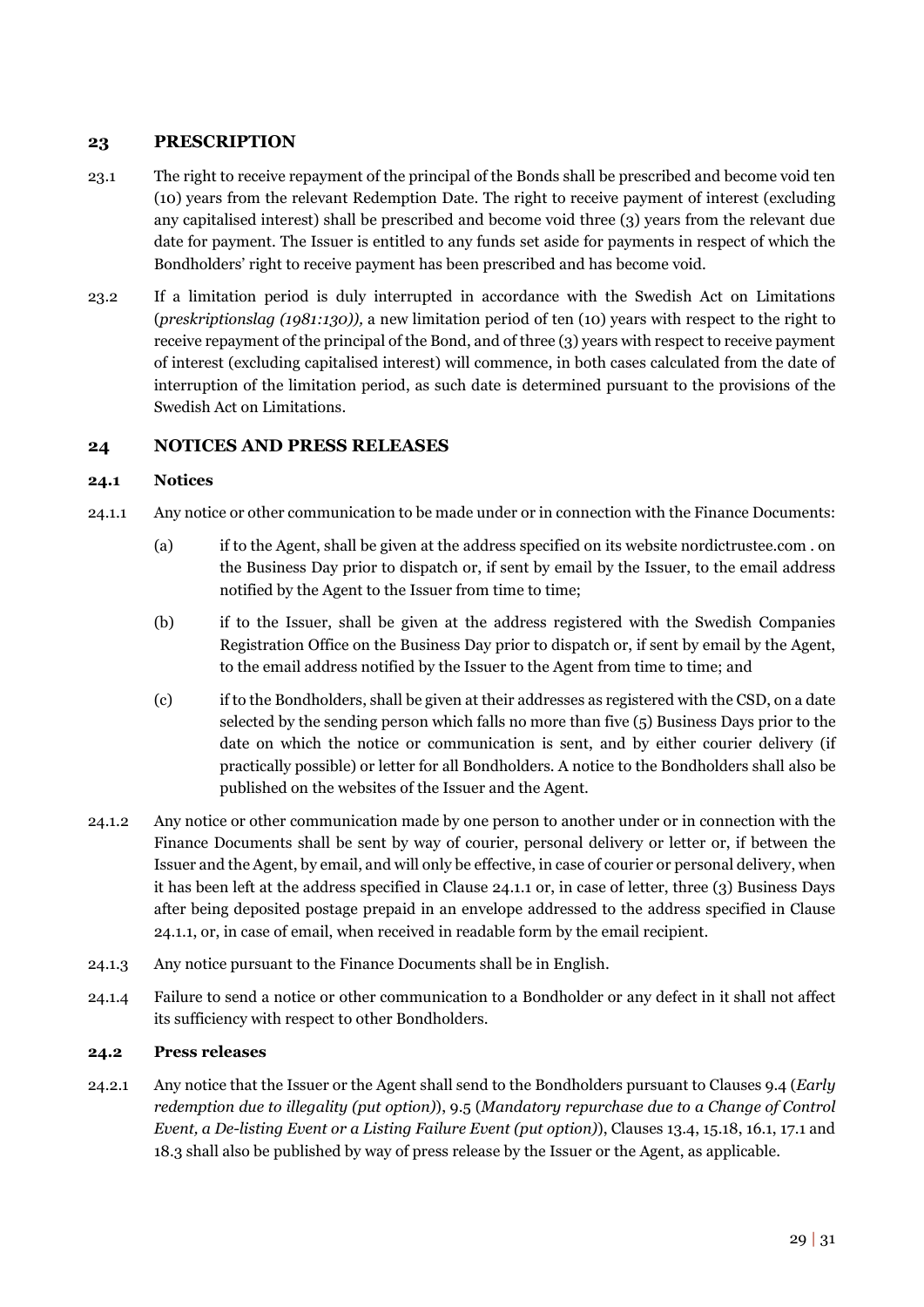24.2.2 In addition to Clause [24.2.1,](#page-31-3) if any information relating to the Bonds or the Issuer contained in a notice that the Agent may send to the Bondholders under these Terms and Conditions has not already been made public by way of a press release, the Agent shall before it sends such information to the Bondholders give the Issuer the opportunity to issue a press release containing such information. If the Issuer does not promptly issue a press release and the Agent considers it necessary to issue a press release containing such information before it can lawfully send a notice containing such information to the Bondholders, the Agent shall be entitled to issue such press release.

# <span id="page-32-0"></span>**25 FORCE MAJEURE AND LIMITATION OF LIABILITY**

- <span id="page-32-2"></span>25.1 Neither the Agent nor the Issuing Agent shall be held responsible for any damage arising out of any legal enactment, or any measure taken by a public authority, or war, strike, lockout, boycott, blockade, natural disaster, insurrection, civil commotion, terrorism or any other similar circumstance (a "**Force Majeure Event**"). The reservation in respect of strikes, lockouts, boycotts and blockades applies even if the Agent or the Issuing Agent itself takes such measures, or is subject to such measures.
- 25.2 The Issuing Agent will not be liable to the Bondholders for damage or loss caused by any action taken or omitted by it under or in connection with any Finance Document, unless directly caused by its gross negligence or wilful misconduct. The Issuing Agent shall never be responsible for indirect or consequential loss.
- 25.3 Should a Force Majeure Event arise which prevents the Agent or the Issuing Agent from taking any action required to comply with these Terms and Conditions, such action may be postponed until the obstacle has been removed.
- 25.4 The provisions in this Clause 25 apply unless they are inconsistent with the provisions of the Financial Instruments Accounts Act which provisions shall take precedence.

### <span id="page-32-1"></span>**26 GOVERNING LAW AND JURISDICTION**

- 26.1 These Terms and Conditions, and any non-contractual obligations arising out of or in connection therewith, shall be governed by and construed in accordance with the laws of Sweden.
- *26.2* The Issuer submits to the non-exclusive jurisdiction of the City Court of Stockholm (*Stockholms tingsrätt).*